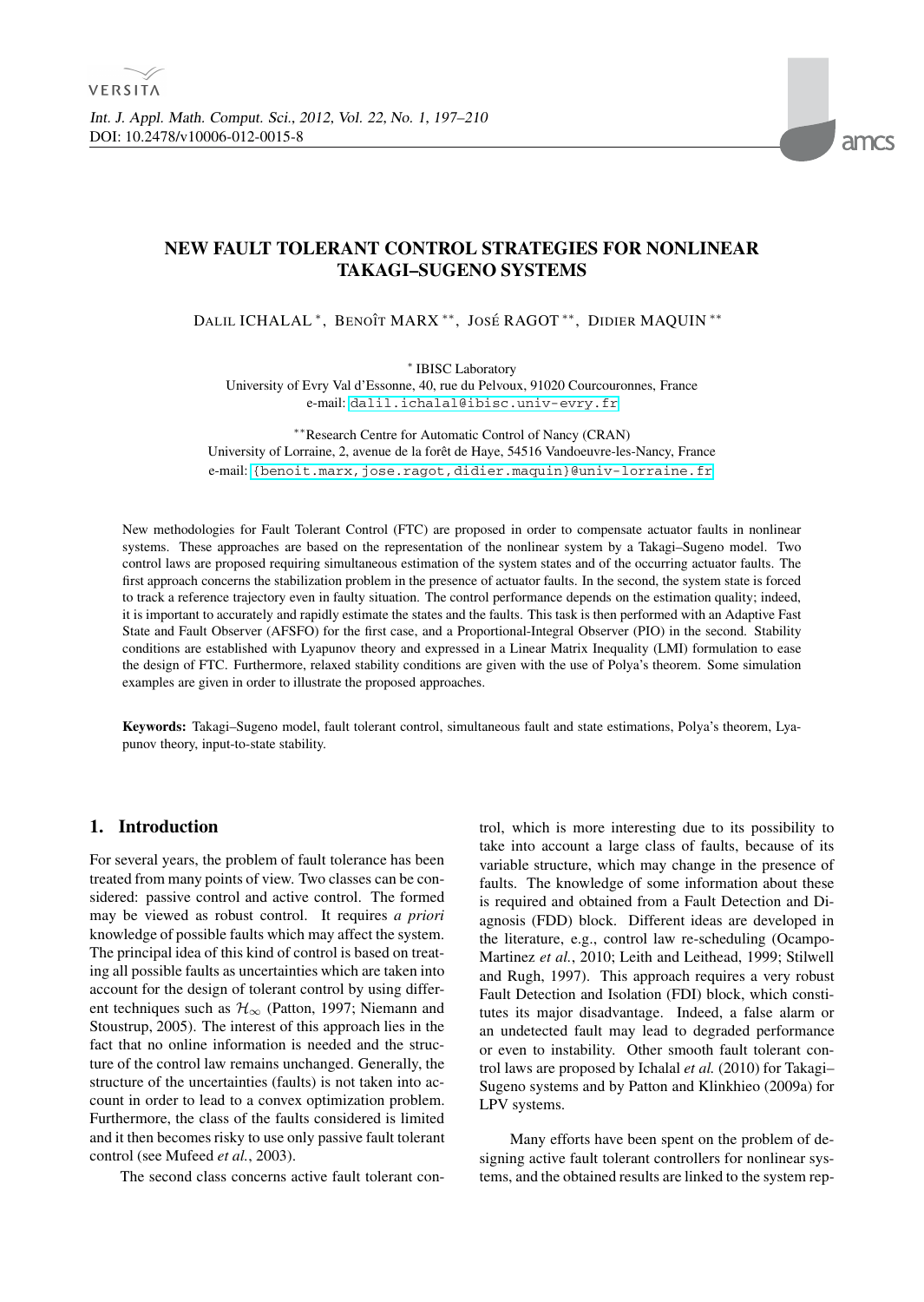resentation. Some works can be mentioned in the FTC field for nonlinear systems. For example, Gao and Ding (2007) took into account actuator faults for nonlinear descriptor systems with Lipschitz nonlinearities. In the work of Ocampo-Martinez *et al.* (2010), a method which requires only fault isolation was proposed for T–S systems. It was formed by a bank of observer based controllers. A switching mechanism is then designed depending on the obtained residuals. An efficient way to deal with system nonlinearity in FTC design is the T–S approach introduced by Takagi and Sugeno (1985). This approach is used by Ichalal *et al.* (2010), who employ FTC based on trajectory tracking and Proportional-Integral Observer (PIO) design for T–S systems with weighting functions depending on the state of the system which is not accessible for measurements.

In this paper, a new actuator fault tolerant control technique is proposed. Using a fast adaptive observer proposed by Zhang *et al.* (2008) and extended here to nonlinear T–S systems, the state and the fault affecting the system are rapidly estimated. The use of such an observer is motivated by the fact that, if a fault occurs, it is important to quickly and accurately detect it in order to take it into account and preserve the system performances. With the use of Lyapunov theory, sufficient conditions are obtained for asymptotic stability in the constant fault case and for Input-to-State Stability (ISS) in the case of time varying faults. The LMI formulation is used for representing the obtained stability conditions in an adequate form for existing LMI solvers. Relaxed stability conditions are obtained with the use of Polya's theorem (Sala and Ariño, 2007). Finally, another FTC strategy is proposed, based on trajectory tracking. Put in other words, the system state is kept as close as possible to a reference state, even in a faulty situation. Some simulations illustrate the obtained results.

#### **2. Takagi–Sugeno structure for modeling**

T–S modeling allows representing the behavior of nonlinear systems by the interpolation of a set of linear submodels. Each sub-model contributes to the global behavior of the nonlinear system through a weighting function  $\mu_i(\xi(t))$ . The T–S structure is given by

<span id="page-1-0"></span>
$$
\begin{cases}\n\dot{x}(t) = \sum_{i=1}^{r} \mu_i(\xi(t)) (A_i x(t) + B_i u(t)), \\
y(t) = Cx(t),\n\end{cases} (1)
$$

where  $x(t) \in \mathbb{R}^n$  is the state vector,  $u(t) \in \mathbb{R}^{n_u}$  is the input vector,  $y(t) \in \mathbb{R}^{n_y}$  represents the output vector.  $A_i \in \mathbb{R}^{n \times n}$ ,  $B_i \in \mathbb{R}^{n \times n_u}$  and  $C \in \mathbb{R}^{n_y \times n}$  are known matrices. The functions  $\mu_i(\xi(t))$  are the weighting functions depending on the variable  $\xi(t)$ , which is, in the sequel of the paper, accessible for measurements (as the input or the

output of the system). These functions satisfy the following properties:

<span id="page-1-1"></span>
$$
\begin{cases}\n\sum_{i=1}^{r} \mu_i(\xi(t)) = 1, \\
0 \le \mu_i(\xi(t)) \le 1, \quad \forall i \in \{1, 2, ..., r\} \n\end{cases} \n\tag{2}
$$

Obtaining a T–S model [\(1\)](#page-1-0) can be performed with various methods such as linearization around some operating points and using adequate weighting functions. It can also be obtained by black-box approaches, which allow identifying the parameters of the model from inputoutput data. Finally, a T–S model can be obtained from the well-known nonlinear sector transformations (Tanaka and Wang, 2001; Nagy *et al.*, 2009). These transformations allow obtaining an exact T–S representation of a nonlinear model with no information loss on a compact set of the state space.

Thanks to the convex sum property of the weighing functions [\(2\)](#page-1-1), it is possible to generalize some tools developed in the linear domain to nonlinear systems. The representation [\(1\)](#page-1-0) is very interesting in the sense that it simplifies the stability studies of nonlinear systems and the design of control laws and observers. In the works of Tanaka and Wang (2001) as well as Kruszewski *et al.* (2008), the stability and stabilization tools are inspired from the study of linear systems. Akhenak *et al.* (2008) and Marx *et al.* (2007), worked on the problem of state estimation and diagnosis of T–S systems. The approaches proposed in these last mentioned papers rely on the generalization of the classical observers (Luenberger observer) (Luenberger, 1971) and Unknown Input Observer (UIO) (Darouach *et al.*, 1994)) to nonlinear systems. Sala and Ariño (2007) proposed a new approach, derived from Polya's theorem, which leads to asymptotic necessary and sufficient stability conditions. FTC was also envisaged for T–S systems with time-delay by Zhang *et al.* (2009), but no reference tracking was considered.

<span id="page-1-2"></span>In the remainder of the paper, the following two lemmas and notations are used.

**Lemma 1.** *Consider two matrices* X *and* Y *with appropriate dimensions and* G *as a symmetric positive definite matrix. The following property is satisfied:*

<span id="page-1-3"></span>
$$
X^T Y + Y^T X \le X^T G X + Y^T G^{-1} Y, \quad G > 0. \tag{3}
$$

**Lemma 2.** (Congruence) *Consider two matrices* P *and* Q*. If* P *is positive definite and if* Q *is a full column rank matrix, then the matrix*  $QPQ^{T}$  *is positive definite.* 

**Notation.** For any square matrix  $M$ ,  $\lambda_{\text{max}}(M)$  represents the maximum singular value of the matrix  $M$  and  $\mathcal{S}(M)$ is defined by  $\mathbb{S}(M) = M + M^T$ . A block diagonal matrix with the block matrices  $M_i$  on the diagonal entries is denoted by  $diag(M_1, M_2, \ldots, M_n)$ . In a partitioned matrix, the star '<sup>∗'</sup> denotes the terms induced by symmetry.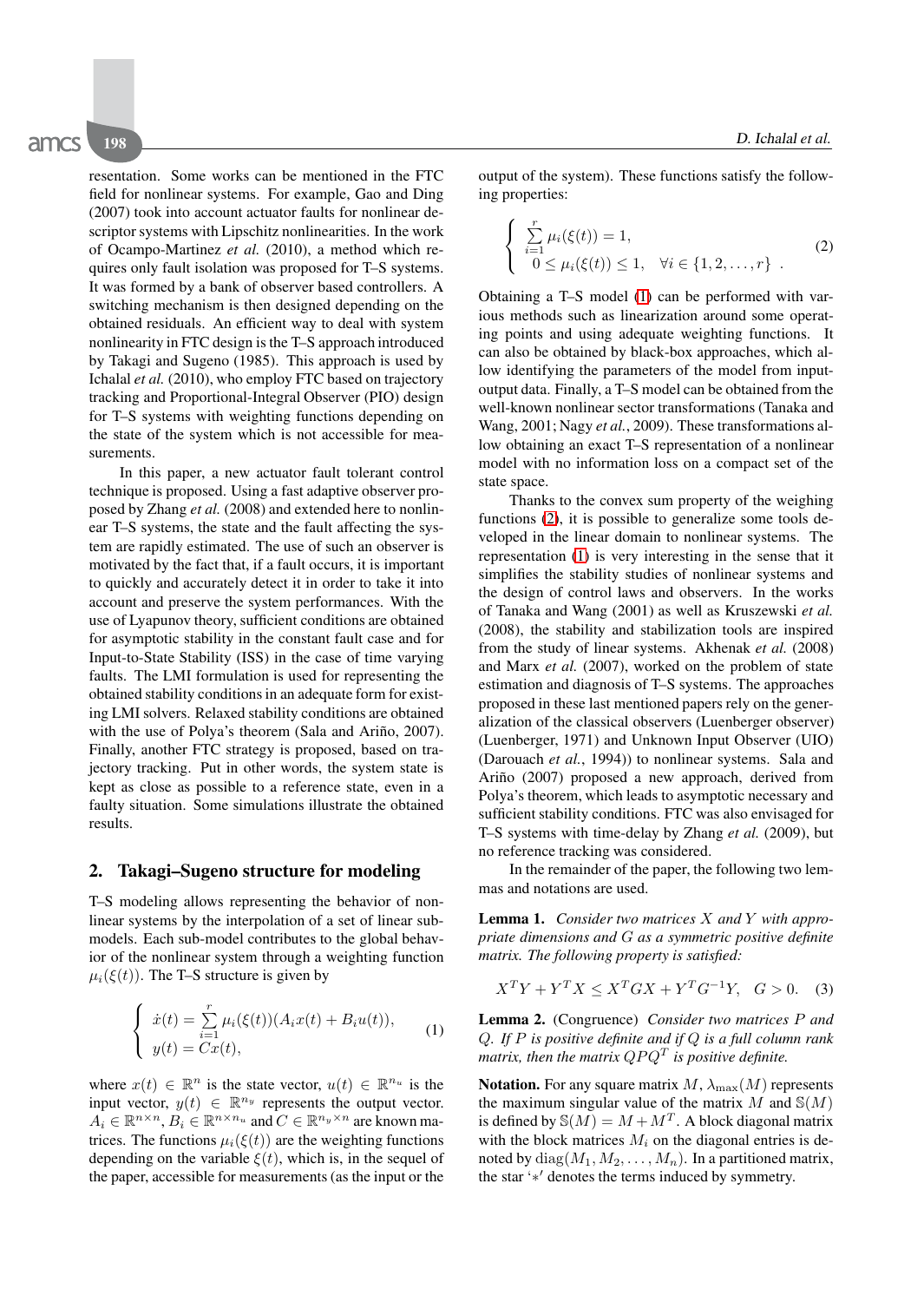#### **3. Problem statement**

Under actuator faults, the system [\(1\)](#page-1-0) can be rewritten in the following form:

<span id="page-2-0"></span>
$$
\begin{cases}\n\dot{x}(t) = \sum_{i=1}^{r} \mu_i(\xi(t)) \left( A_i x(t) + B_i \left( u(t) + f(t) \right) \right), \\
y(t) = Cx(t),\n\end{cases} \tag{4}
$$

where  $f(t)$  is an actuator fault. Faults can affect a system in many different ways. They can be represented by an additive or a multiplicative external signal. It can be pointed out that, if the fault depends on the system state, it can change the model structure and cause its instability. For instance, malfunctions of an actuator can be represented by a faulty control input defined by  $u_f(t)$  =  $(I_{n_{u}} - \gamma)u(t)$ , which can easily be rewritten as an external additive signal  $(u(t) + f(t))$  with  $f(t) = -\gamma u(t)$  and  $\gamma = \text{diag}(\gamma_1, \gamma_2, \dots, \gamma_{n_u}), 0 \leq \gamma_i \leq 1 \ (i = 1, \dots, n_u),$ where

 $\sqrt{ }$  $\overline{J}$  $\sqrt{2}$  $\gamma_i = 1 \Rightarrow$  a total failure of the *i*-th actuator,  $\gamma_i = 0 \Rightarrow$  the *i*-th actuator is healthy,  $\gamma_i \in ]0 \; 1] \Rightarrow$  a loss of effectiveness of the *i*-th actuator.

For example, if  $\gamma_2 = 0.4$ , there is a 40% loss of effectiveness of the second actuator. Note that such multiplicative faults can cause system instability.

**Assumption 1.** *In this paper, it is assumed that*

A1. *The faults have a norm bounded first time derivative*

$$
||\dot{f}(t)|| \le f_{1\,\text{max}}, \quad 0 \le f_{1\,\text{max}} < \infty.
$$
 (5)

A2. rank $(CB_i) = n_u$ ,  $i = 1, ..., r$ .

A3. *Only partial actuator failures are considered, i.e.,*  $\gamma_i \in [0 \; 1], i = 1, \ldots, r.$ 

The objective of FTC design is to find a control law  $u(t)$  in [\(4\)](#page-2-0) such that the system remains stable even in a faulty case. For this purpose, state and fault estimates will be used in order to minimize the fault influence on system stability.

# **4. Stabilizing fault tolerant control for nonlinear systems**

In order to estimate the state and the faults of the system [\(4\)](#page-2-0), the following adaptive observer is proposed:

<span id="page-2-1"></span>
$$
\begin{cases}\n\dot{\hat{x}}(t) = \sum_{i=1}^{r} \mu_i(\xi(t)) (A_i \hat{x}(t) + B_i(u(t) + \hat{f}(t)) \\
+ L_i e_y(t)), \\
\hat{y}(t) = C \hat{x}(t), \\
\dot{\hat{f}}(t) = \Gamma \sum_{i=1}^{r} \mu_i(\xi(t)) F_i(\dot{e}_y(t) + \sigma e_y(t)), \\
e_y(t) = y(t) - \hat{y}(t),\n\end{cases} (6)
$$

and the active fault tolerant control is chosen as

<span id="page-2-2"></span>
$$
u(t) = -\sum_{i=1}^{r} \mu_i(\xi(t)) K_i \hat{x}(t) - \hat{f}(t).
$$
 (7)

This control law can be seen as a generalization to the nonlinear case of the approach proposed by Patton and Klinkhieo (2009b). The solution of the FTC problem is obtained by setting  $\Gamma \in \mathbb{R}^{n_u \times n_u}$  and the scalars  $\sigma$  and  $\beta \in \mathbb{R}$ , and determining the gains  $L_i \in \mathbb{R}^{n \times n_y}$ ,  $F_i \in$  $\mathbb{R}^{n_u \times n_y}$  and  $K_i \in \mathbb{R}^{n_u \times n}$  by LMI optimization such that the state of the system asymptotically converges to zero if the fault  $f(t)$  is constant or to a small set around the origin when  $f(t)$  is time varying with a norm bounded first time derivative. The expression describing the dynamics of the estimated fault  $\hat{f}(t)$  given in [\(6\)](#page-2-1) depends on both the output error and its derivative.

Let us consider the state and fault estimation errors defined respectively by

$$
e_x(t) = x(t) - \hat{x}(t),\tag{8}
$$

<span id="page-2-3"></span>
$$
e_f(t) = f(t) - \hat{f}(t). \tag{9}
$$

The dynamics of the state estimation error and the closedloop system with the control [\(7\)](#page-2-2) obey the differential equations:

$$
\dot{e}_x(t) = \sum_{i=1}^r \mu_i(\xi(t)) \left( \Phi_i e_x(t) + B_i e_f(t) \right), \qquad (10)
$$

$$
\dot{x}(t) = \sum_{i=1}^r \sum_{j=1}^r \mu_i(\xi(t)) \mu_j(\xi(t)) \left( \Xi_{ij} x(t) + B_i e_f(t) + B_i K_j e_x(t) \right), \qquad (11)
$$

<span id="page-2-5"></span>where  $\Phi_i = A_i - L_iC$  and  $\Xi_{ij} = A_i - B_iK_j$ .

**Theorem 1.** *Under Assumption 1, given positive scalars* σ *and* β*, if there exists symmetric and positive definite matrices*  $X \in \mathbb{R}^{n \times n}$ ,  $P_2 \in \mathbb{R}^{n \times n}$ , a positive definite matrix  $G \in \mathbb{R}^{n_u \times n_u}$ , matrices  $M_i \in \mathbb{R}^{n_u \times n_u}$  and  $N_i \in \mathbb{R}^{n \times n_y}$ *and a positive scalar* η *solution to the optimization problem*

<span id="page-2-6"></span><span id="page-2-4"></span>
$$
\min \quad \eta \tag{12}
$$

*subject to*

<span id="page-2-7"></span>
$$
\begin{pmatrix}\n\eta I & B_i^T P_2 - F_i C \\
\ast & \eta I\n\end{pmatrix} > 0,\n\tag{13}
$$

<span id="page-2-8"></span>
$$
Q_{ij} = \begin{pmatrix} S_{ij} & B_i M_j & B_i & 0 & 0 \\ * & -2\beta \mathcal{X} & 0 & \beta I & 0 \\ * & * & -2\beta I & 0 & \beta I \\ * & * & * & \Omega_i & \mathcal{R}_{ij} \\ * & * & * & * & \Psi_{ij} \end{pmatrix} < 0,
$$
\n(14)

amcs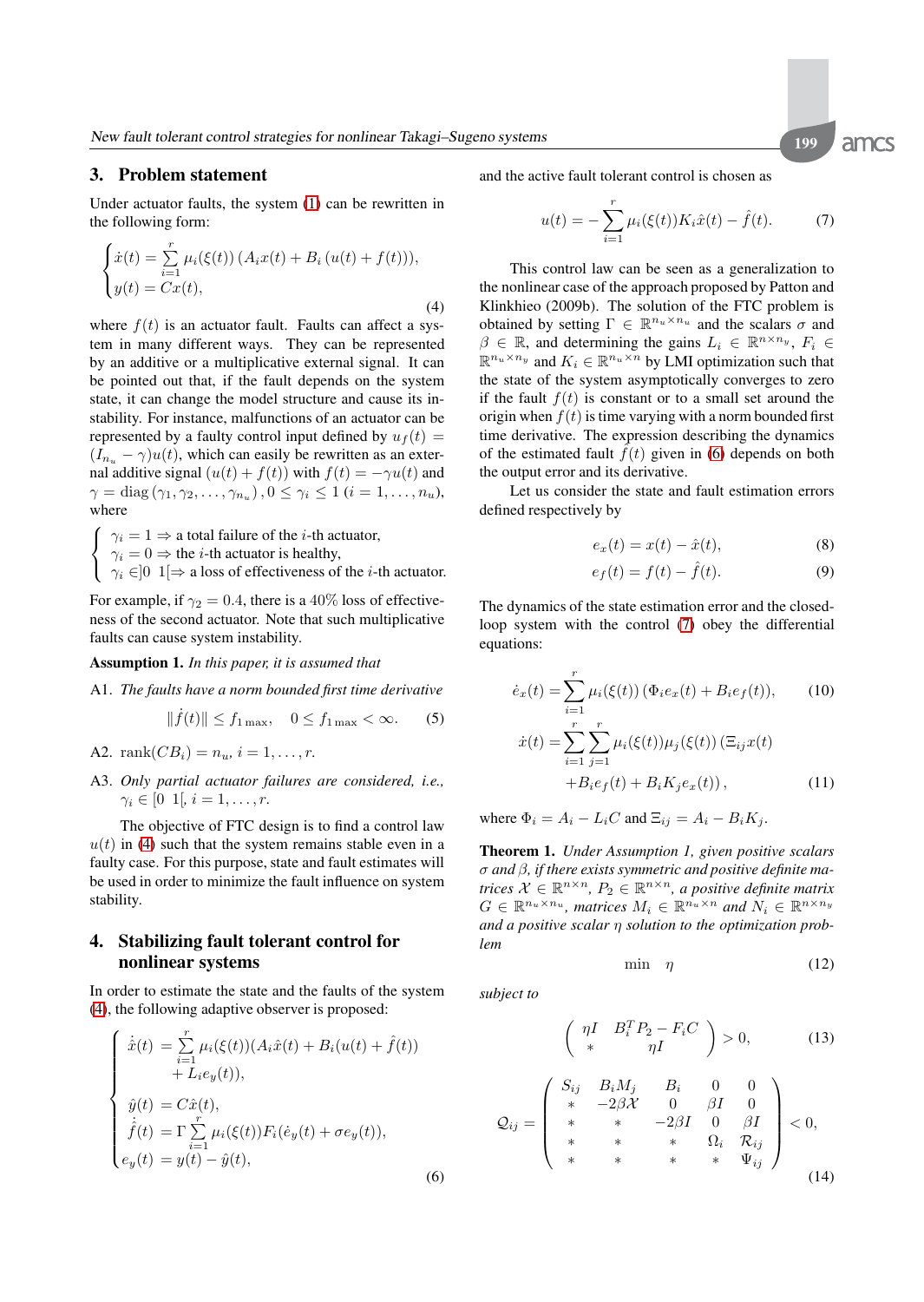$$
\mathsf{amcs} \blacktriangleright
$$

$$
S_{ij} = \mathbb{S}(A_i \mathcal{X} - B_i M_j),\tag{15}
$$

$$
\Omega_i = \mathbb{S}(P_2 A_i - N_i C),\tag{16}
$$

$$
\mathcal{R}_{ij} = -\frac{1}{\sigma} (A_j^T P_2 - C^T N_j^T) B_i, \tag{17}
$$

$$
\Psi_{ij} = -\frac{1}{\sigma} \left( B_i^T P_2 B_j + B_j^T P_2 B_i \right) + \frac{1}{\sigma} G, \qquad (18)
$$

*then the state*  $x(t)$  *of the system, the state estimation error*  $e_x(t)$  *and the fault estimation error*  $e_f(t)$  *are bounded. Furthermore, if the bound of the first time derivative of*  $f(t)$  *is zero, i.e.,*  $f_{1\max} = 0$ *, these variables converge asymptotically to zero. The gains of the observer and fault tolerant control are given by*  $F_i$ ,  $L_i = P_2^{-1} N_i$  *and*  $K_i =$  $M_i \mathcal{X}^{-1}$ .

*Proof.* In order to prove both the stability of the closedloop system and the convergence of the state and fault estimation errors, consider a Lyapunov function depending on  $x(t)$ ,  $e_x(t)$  and  $e_f(t)$  defined by

$$
V(t) = x^{T}(t)P_{1}x(t) + e_{x}^{T}(t)P_{2}e_{x}(t)
$$

$$
+ \frac{1}{\sigma}e_{f}(t)\Gamma^{-1}e_{f}(t),
$$
(19)

where  $P_1$ ,  $P_2$  and  $\Gamma$  are symmetric and positive definite matrices with appropriate dimensions.

According to Eqns. [\(10\)](#page-2-3) and [\(11\)](#page-2-4), the time derivative of  $V(t)$  is given by

$$
\dot{V}(t) = \sum_{i=1}^{r} \sum_{j=1}^{r} \mu_i(\xi(t)) \mu_j(\xi(t)) (x^T(t) \Pi_{ij} x(t) \n+ e_x^T(t) \Omega_i e_x(t) + 2x^T(t) P_1 B_i K_j e_x(t) \n+ 2x^T(t) P_1 B_i e_f(t) + 2e_x^T(t) P_2 B_i e_f(t) \n+ \frac{2}{\sigma} e_f^T(t) \Gamma^{-1} \dot{e}_f(t),
$$
\n(20)

where

<span id="page-3-2"></span>
$$
\Pi_{ij} = \Xi_{ij}^T P_1 + P_1 \Xi_{ij},\tag{21}
$$

$$
\Omega_i = \Phi_i^T P_2 + P_2 \Phi_i. \tag{22}
$$

Knowing that  $\dot{e}_f(t) = \dot{f}(t) - \dot{\hat{f}}(t)$  and using the expression of  $\hat{f}(t)$  in [\(6\)](#page-2-1), we obtain

$$
\dot{V}(t) = \sum_{i=1}^{r} \sum_{j=1}^{r} \mu_i(\xi(t)) \mu_j(\xi(t)) (x^T(t) \Pi_{ij} x(t) \n+ e_x^T(t) \Omega_i e_x(t) + 2x^T(t) P_1 B_i K_j e_x(t) \n+ 2x^T(t) P_1 B_i e_f(t) + 2e_x^T(t) P_2 B_i e_f(t) \n- \frac{2}{\sigma} e_f^T(t) F_i(\dot{e}_y(t) + \sigma e_y(t)) \n+ \frac{2}{\sigma} e_f^T(t) \Gamma^{-1} \dot{f}(t),
$$
\n(23)

where  $e_y(t) = Ce_x(t)$ .

Using the differential equation [\(10\)](#page-2-3) generating  $e_x(t)$ , the following is obtained:

$$
\dot{V}(t) = \sum_{i=1}^{r} \sum_{j=1}^{r} \mu_i(\xi(t)) \mu_j(\xi(t)) (x^T(t) \Pi_{ij} x(t) \n+ e_x^T(t) \Omega_i e_x(t) + 2x^T(t) P_1 B_i K_j e_x(t) \n+ 2x^T(t) P_1 B_i e_f(t) + 2e_x^T(t) P_2 B_i e_f(t) \n- \frac{2}{\sigma} e_f^T(t) F_i C \Phi_j e_x(t) - \frac{2}{\sigma} e_f^T(t) F_i C B_j e_f(t) \n- 2e_f^T(t) F_i C e_x(t) + \frac{2}{\sigma} e_f^T(t) \Gamma^{-1} \dot{f}(t).
$$
\n(24)

Using Lemma [1](#page-1-2) and Assumption A1, we deduce that

<span id="page-3-0"></span>
$$
2\frac{1}{\sigma}e_f^T(t)\Gamma^{-1}\dot{f}(t) \n\leq \frac{1}{\sigma}e_f^T(t)Ge_f + \frac{1}{\sigma}f^T(t)\Gamma^{-1}G^{-1}\Gamma^{-1}\dot{f}(t) \n\leq \frac{1}{\sigma}e_f^T(t)Ge_f + \frac{1}{\sigma}f_{1\max}^2\lambda_{\max}\left(\Gamma^{-1}G^{-1}\Gamma^{-1}\right)
$$
 (25)

and using Assumption A2, it is possible to obtain  $F_i$  and  $P_2$  such that  $B_i^T P_2 = F_i C$ . The time derivative of the Lyapunov function [\(24\)](#page-3-0) is bounded as follows:

$$
\dot{V}(t) \leq \tilde{x}^{T}(t) \sum_{i=1}^{r} \sum_{j=1}^{r} \mu_{i}(\xi(t)) \mu_{j}(\xi(t)) \Delta_{ij} \tilde{x}(t) + \delta,
$$
\n(26)

where

$$
\tilde{x}^{T}(t) = (x^{T}(t) e_{x}^{T}(t) e_{f}^{T}(t))^{T},
$$
\n(27)

<span id="page-3-4"></span>
$$
\delta = \frac{1}{\sigma} f_{1\max}^2 \lambda_{\max} \left( \Gamma^{-1} G^{-1} \Gamma^{-1} \right), \qquad (28)
$$

<span id="page-3-5"></span>
$$
\Delta_{ij} = \begin{pmatrix} \Pi_{ij} & P_1 B_i K_j & P_1 B_i \\ * & \Omega_i & -\frac{1}{\sigma} \Phi_j^T P_2 B_i \\ * & * & \Psi_{ij} \end{pmatrix}.
$$
 (29)

If the following inequality holds:

<span id="page-3-1"></span>
$$
\sum_{i=1}^{r} \sum_{j=1}^{r} \mu_i(\xi(t)) \mu_j(\xi(t)) \Delta_{ij} < 0,\tag{30}
$$

it is established that

<span id="page-3-3"></span>
$$
\dot{V}(t) < -\varepsilon \left\| \tilde{x}(t) \right\|^2 + \delta,\tag{31}
$$

where  $\varepsilon > 0$  is defined by

$$
\varepsilon = \min_{t>0} \lambda_{\min} \left( -\sum_{i=1}^r \sum_{j=1}^r \mu_i(\xi(t)) \mu_j(\xi(t)) \Delta_{ij} \right),\tag{32}
$$

which can also be bounded by

$$
\varepsilon \le \min_{i,j} \lambda_{\min}(-\Delta_{ij}).\tag{33}
$$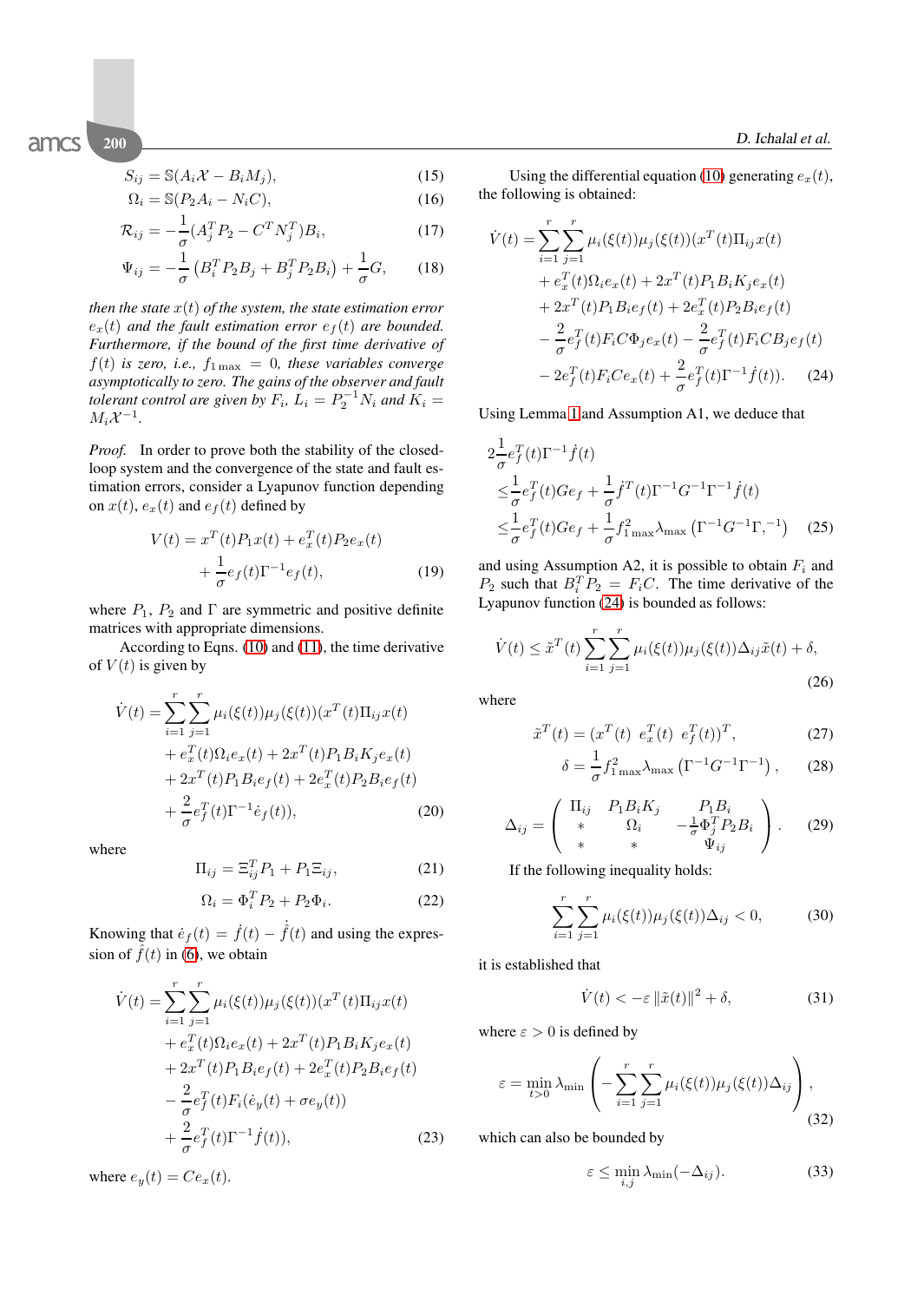It follows that  $\dot{V}(t) < 0$  if  $\varepsilon ||\tilde{x}(t)||^2 > \delta$ , and according to Lyapunov stability theory the state  $x(t)$ , the state estimation error  $e_x(t)$  and the fault estimation error  $e_f(t)$ converge to a small set around the origin and then lie in it. This set is smaller as the constant  $\delta$  converges to zero.

In order to complete the proof, it remains to establish some LMI conditions to ensure that [\(30\)](#page-3-1) and  $B_i^T P_2 =$  $F_iC$  hold. The latter is first considered.

As pointed out by Zhang *et al.* (2008), it is difficult to solve simultaneously the inequality

$$
\sum_{i=1}^{r} \sum_{j=1}^{r} \mu_i(\xi(t)) \mu_j(\xi(t)) \Delta_{ij} < 0
$$

with the equality constraint  $B_i^T P_2 = F_i C$ . A technique for reducing this difficulty is to formulate the equality constraint as an optimization problem (Corless and Tu, 1998):

minη

subject to

$$
\begin{pmatrix} \eta I & B_i^T P_2 - F_i C \\ * & \eta I \end{pmatrix} > 0.
$$
 (34)

For simplicity, the following notation will be used:

$$
Y_{\xi} = \sum_{i=1}^{r} \mu_i(\xi(t)) Y_i,
$$
\n(35)

$$
Y_{\xi\xi} = \sum_{i=1}^{r} \sum_{i=1}^{r} \mu_i(\xi(t)) \mu_j(\xi(t)) Y_{ij},
$$
 (36)

where  $Y_i$  and  $Y_{ij}$  are given matrices. Using this representation, the inequality [\(30\)](#page-3-1) becomes

<span id="page-4-0"></span>
$$
\Delta_{\xi\xi} = \begin{pmatrix} \Pi_{\xi\xi} & \Theta_{\xi\xi} \\ \Theta_{\xi\xi}^T & \Lambda_{\xi\xi} \end{pmatrix} < 0, \tag{37}
$$

where

<span id="page-4-4"></span>
$$
\Theta_{ij} = \left( P_1 B_i K_j \quad P_1 B_i \right), \tag{38}
$$

<span id="page-4-5"></span>
$$
\Lambda_{ij} = \begin{pmatrix} \Omega_i & -\frac{1}{\sigma} \Phi_j^T P_2 B_i \\ * & \Psi_{ij} \end{pmatrix} . \tag{39}
$$

Consider a symmetric matrix  $X$  defined as follows:

$$
X = \begin{pmatrix} P_1^{-1} & 0 \\ 0 & X_1 \end{pmatrix}, \qquad X_1 = \begin{pmatrix} P_1^{-1} & 0 \\ 0 & I \end{pmatrix}. \tag{40}
$$

Using Lemma [2,](#page-1-3) post and pre-multiplying the inequality [\(37\)](#page-4-0) by  $X$ , it follows that (37) is equivalent to the following inequality:

<span id="page-4-1"></span>
$$
\left(\begin{array}{cc} P_1^{-1} \Pi_{\xi\xi} P_1^{-1} & P_1^{-1} \Theta_{\xi\xi} X_1 \\ * & X_1 \Lambda_{\xi\xi} X_1 \end{array}\right) < 0. \tag{41}
$$

Since the following inequality holds for any scalar  $\beta$ :

$$
\left(X_1 + \beta \Lambda_{\xi\xi}^{-1}\right)^T \Lambda_{\xi\xi} \left(X_1 + \beta \Lambda_{\xi\xi}^{-1}\right) \le 0
$$
  

$$
\Leftrightarrow X_1 \Lambda_{\xi\xi} X_1 \le -2\beta X_1 - \beta^2 \Lambda_{\xi\xi}^{-1}, \tag{42}
$$

and with a Schur complement, it follows that the inequality [\(41\)](#page-4-1) holds if

$$
\begin{pmatrix} P_1^{-1} \Pi_{\xi\xi} P_1^{-1} & P_1^{-1} \Theta_{\xi\xi} X_1 & 0 \\ * & -2\beta X_1 & \beta I \\ * & * & \Lambda_{\xi\xi} \end{pmatrix} < 0. \tag{43}
$$

Using [\(35\)](#page-4-2), [\(36\)](#page-4-3) and the definitions of the matrices  $\Pi_{\xi\xi}$ ,  $\Theta_{\xi\xi}$  and  $\Lambda_{\xi\xi}$  given by [\(21\)](#page-3-2), [\(38\)](#page-4-4) and [\(39\)](#page-4-5), and with the changes of variables  $X = P_1^{-1}$ ,  $M_i = K_i X$ ,  $N_i = P_2 L_i$ , it is easy to obtain the inequalities given in Theorem [1.](#page-2-5) Finally, the inequality [\(31\)](#page-3-3) is satisfied if the optimization problem given by [\(12\)](#page-2-6) under the LMI constraints [\(13\)](#page-2-7) and  $(14)$  has a solution, which ends the proof.

**Remark 1.** After solving the optimization problem given in Theorem [1,](#page-2-5) the input-to-state stability condition given in [\(31\)](#page-3-3) is satisfied. Thus, in the case of time varying faults with a bounded first time derivative, the state  $x(t)$ , the state estimation error  $e_x(t)$  and the fault estimation error  $e_f(t)$  converge to a ball, centered at the origin, defined by the terms  $\delta$  and  $\varepsilon$ . The radius of the ball in which  $\tilde{x}$  converges can be minimized by a choice of the parameter Γ that minimizes  $\delta$  without changing  $\varepsilon$  (that does not depend on Γ). It thus improves the accuracy of the estimation.

<span id="page-4-3"></span><span id="page-4-2"></span>**Remark 2.** The objective of fault tolerant control is to compensate the faults, so it is important to estimate them as soon as possible with a good accuracy. The adaptive observer studied in this paper can be considered an improvement of the classical PI observer, in the sense that the convergence of the state and fault estimates is proved (in a ball centered at the origin) even in a nonconstant fault case, whereas the assumption of a constant fault is needed to prove the convergence of the estimation error when using a PI observer (Koenig and Mammar, 2002; Ichalal *et al.*, 2009). Note that, if the fault  $f(t)$  is constant, then  $f_{1\max} = 0$  and with [\(28\)](#page-3-4)  $\delta = 0$ . Consequently, the asymptotic stability is achieved, since  $V(t) < 0$  for every  $\tilde{x}(t)$ .

#### **5. Simulation example**

To illustrate the performances of the proposed approach, let us consider the system [\(4\)](#page-2-0) defined by the matrices

$$
A_1 = \begin{pmatrix} 0 & 1 \\ 17.2941 & 0 \end{pmatrix}, \qquad A_2 = \begin{pmatrix} 0 & 1 \\ 3.5361 & 0 \end{pmatrix},
$$
  
\n
$$
B_1 = \begin{pmatrix} 0 \\ -0.1765 \end{pmatrix}, \qquad B_2 = \begin{pmatrix} 0 \\ -0.1763 \end{pmatrix},
$$
  
\n
$$
C = I_2.
$$

The weighting functions are given by

$$
\mu_1(x(t)) = 1 - \frac{2}{\pi} |x_1(t)|,
$$
  

$$
\mu_2(x(t)) = 1 - \mu_1(x(t)).
$$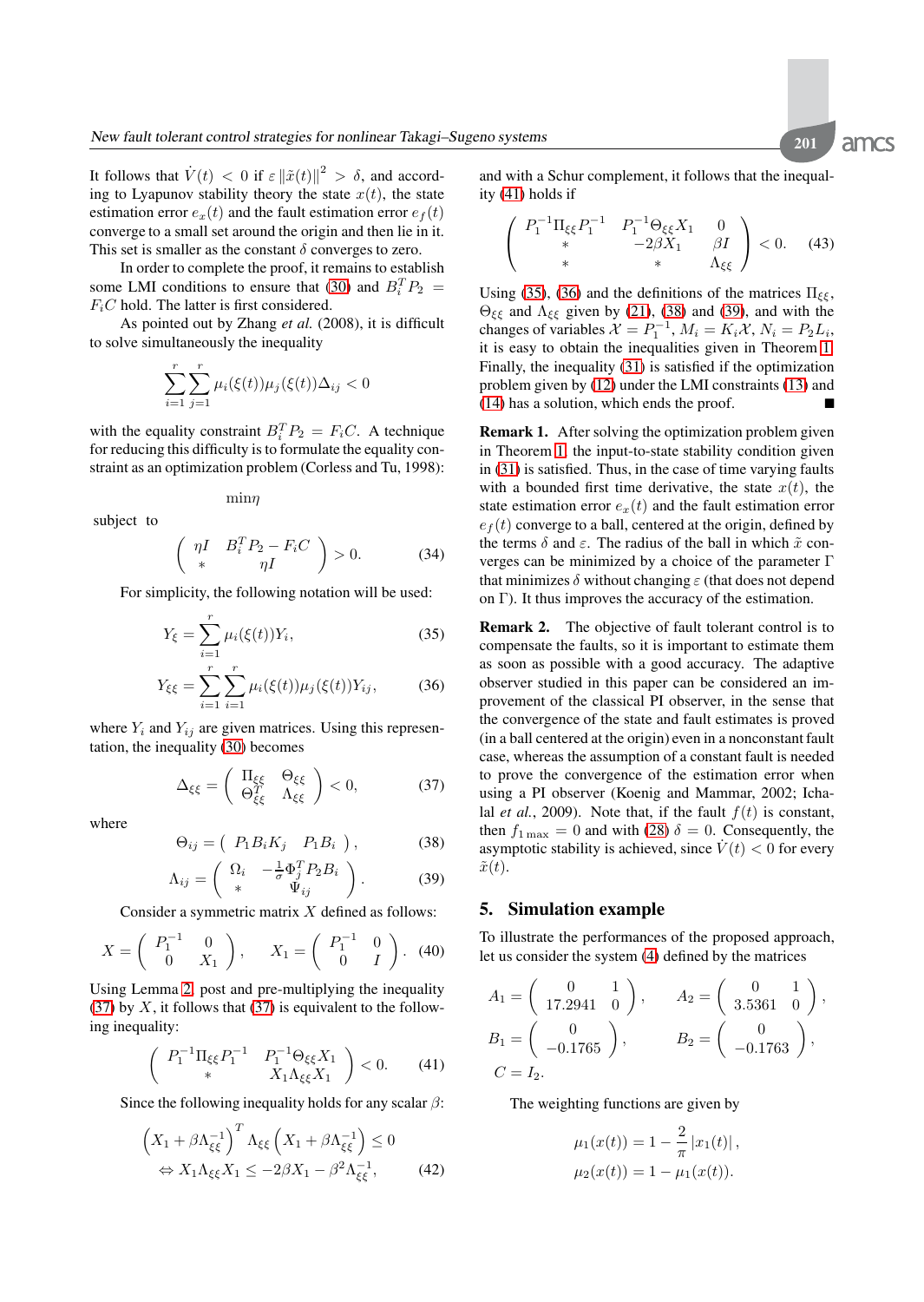Let us consider the fault  $f(t)$  defined as follows:

<span id="page-5-2"></span>
$$
f(t) = \begin{cases} 0, & t \le 20, \\ 7.5\sin(2t + 2.1) + 15, & 20 \le t \le 70, \\ -0.89u(t), & 70 \le t \le 100. \end{cases}
$$
(44)

For  $t \ge 70$  s, the fault  $f(t)$  describes a loss of the effectiveness of the actuator, satisfying Assumption A3. The first simulation is obtained by synthesizing a classical controller without taking the faults into account,  $u(t)$  =  $-\sum_{i=1}^{r} \mu_i(x(t)) K_i x(t)$ , using an approach proposed by Tanaka and Wang (2001). The gains  $K_i$  are obtained by  $K_i = M_i P^{-1}$ , where P and  $M_i$  are solutions of the LMIs

$$
\mathbb{S}(PA_i - B_i M_j) < 0, \quad i, j = 1, 2. \tag{45}
$$

With this control law, as shown in Fig. [1,](#page-5-0) the system states converge to zero in the fault-free case (i.e., for  $t < 20$ , but in the faulty case the system performances are degraded from  $t = 20$  s to  $t = 70$  s and the system becomes unstable for  $t \geq 70$  s.



<span id="page-5-0"></span>Fig. 1. System states with classical control.

The proposed fault tolerant control is designed by solving the optimization problem of Theorem 1. For that purpose, the parameter values  $\sigma = 0.8$ ,  $\Gamma = 100$  and  $\beta = 10$  are chosen. The obtained gains of the observer and the controller are

$$
L_1 = \begin{pmatrix} 0.52 & 1.22 \\ 17.24 & 0.27 \end{pmatrix}, L_2 = \begin{pmatrix} 0.52 & 1.21 \\ 3.48 & 0.26 \end{pmatrix},
$$
  
\n
$$
F_1 = \begin{pmatrix} 3.63 & -43.25 \end{pmatrix}, F_2 = \begin{pmatrix} 3.62 & -43.20 \end{pmatrix},
$$
  
\n
$$
K_1 = \begin{pmatrix} -161.89 & -65.95 \end{pmatrix},
$$
  
\n
$$
K_2 = \begin{pmatrix} -156.25 & -65.24 \end{pmatrix}.
$$

Figure [2](#page-5-1) illustrates the results of the proposed control law obtained after solving the optimization problem of Theorem 1. One can note that, with the fault  $f(t)$  defined in [\(44\)](#page-5-2), the performances are better than those of the classical control and the system remains stable for  $t \geq 70$ (Fig. [2,](#page-5-1) top). The observer rapidly and accurately estimates the fault as shown in Fig. [2](#page-5-1) (bottom).



<span id="page-5-1"></span>Fig. 2. Fault tolerant control: system states (top), fault and its estimate (bottom).

In this example, the classical control cannot preserve the stability of the system when  $\gamma \geq 0.89$ . However, based on simulations not reported here due to space limitation, it can be claimed that the proposed FTC strategy can tolerate faults until  $\gamma = 0.992$ , which means that if the loss in the effectiveness of the actuator is less than 99.2%, the proposed controller makes the system stable. In Fig. [3,](#page-5-3) after  $t > 70$  the loss of the effectiveness of the actuator is considered with  $\gamma = 0.99$ , and we see that the controller compensates it despite its severity.



<span id="page-5-3"></span>Fig. 3. Fault tolerant control with  $\gamma = 0.99$ : system states (top), fault and its estimate (bottom).

In addition, this approach provides a rapid and accurate estimate of the actuator faults present with the adaptive observer (Fig. [2,](#page-5-1) bottom), which constitutes an FDI block for diagnosis. If  $f(t) = 7.5 \sin(2t +$  $(2.1) + 15$ , its derivative over time is bounded by 15. Then, in this simulation example, the term  $\delta =$  $1/\sigma f_{1\max}^2 \lambda_{\max}(\Gamma^{-1}G^{-1}\Gamma^{-1})=0.0186$ , and the term  $\varepsilon$ can be minimized by an appropriate choice of  $\Gamma$  to reduce the radius of the ball in which the estimation errors converge and then obtain a more accurate fault estimate.

## **6. Conservatism reduction with Polya's theorem**

In the previous section, the proposed result may be conservative in the sense that common Lyapunov matrices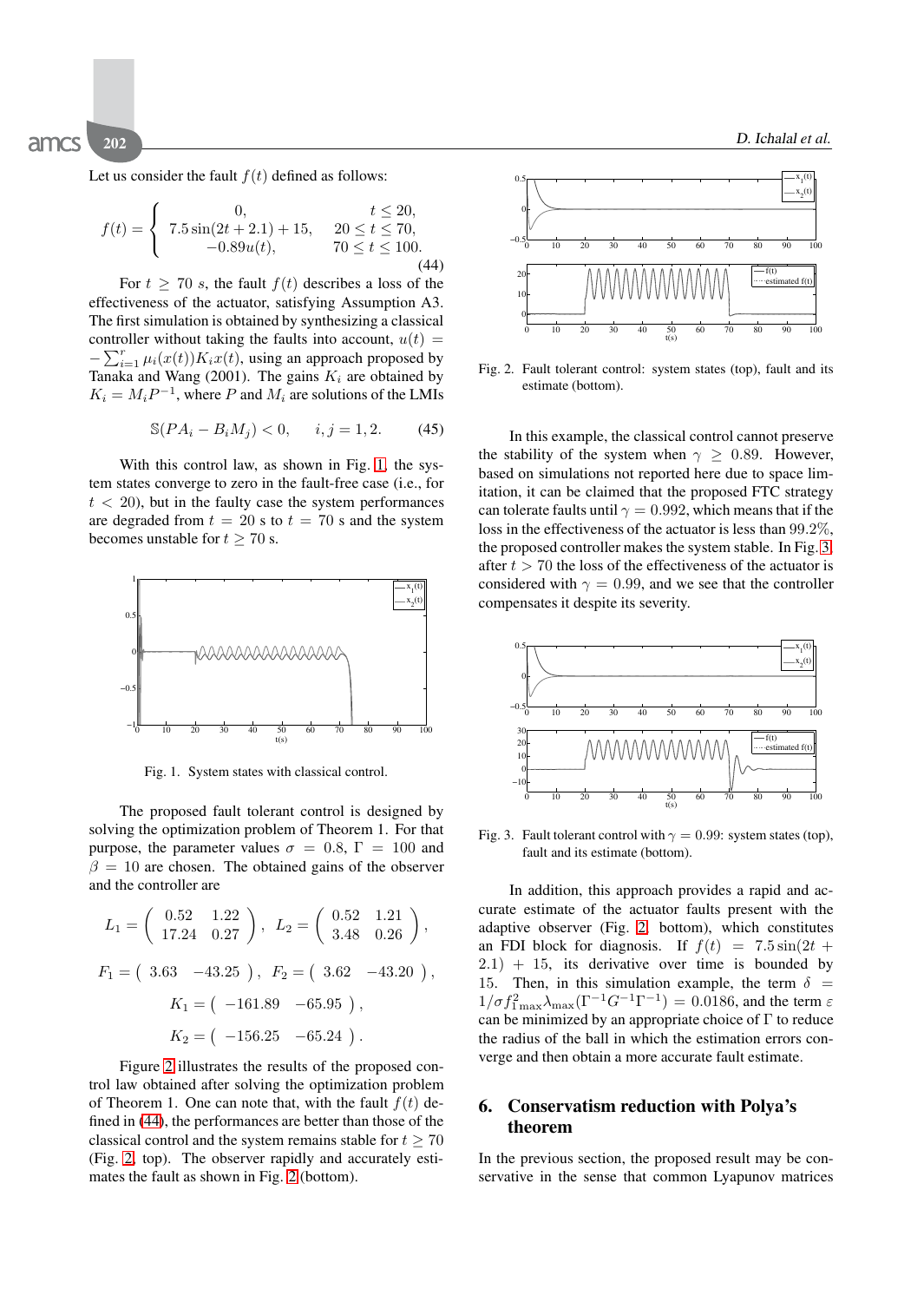were sought to satisfy  $r^2$  LMIs. Recently, a new interesting method to reduce the conservativeness of the matrix summations inequality has been proposed with the use of Polya's theorem (Sala and Ariño, 2007). Let us consider the inequality

<span id="page-6-0"></span>
$$
\Delta_{\xi\xi} = \sum_{i=1}^{r} \sum_{j=1}^{r} \mu_i(\xi(t)) \mu_j(\xi(t)) \Delta_{ij} < 0,\tag{46}
$$

where  $\Delta_{ij}$  is defined in Eqn. [\(29\)](#page-3-5).

Noticing that  $\left(\sum_{i=1}^r \mu_i(\xi(t))\right)^p = 1$  for any positive integer p, it can be deduced that inequalities like  $\Delta_{\xi\xi} < 0$ can be rewritten as  $\left(\sum_{i=1}^r \mu_i(\xi(t))\right)^p \Delta_{\xi\xi} < 0$ . By gathering all terms on the left hand side of the inequality with the same coefficient, less conservative LMI conditions than  $\Delta_{ij}$  < 0 for  $i, j = 1, \ldots, r$  can be obtained. As proved by Sala and Ariño (2007), if a solution exists for a given p, it satisfies the inequalities obtained for  $p + 1$ . As a consequence, increasing  $p$  will provide less restrictive conditions and, if  $p \rightarrow +\infty$ , asymptotic necessary and sufficient conditions for the negativity of [\(46\)](#page-6-0) are obtained. The authors also proposed an algorithm to compute finite values of  $p$ , which gives necessary and sufficient conditions with a given accuracy. The reader can refer to the paper by Sala and Ariño (2007) for more details on a Polya theorem based relaxation approach.

<span id="page-6-1"></span>**Theorem 2.** *Under Assumption 1, given positive scalars* σ *and* β*, if there exist symmetric and positive definite matrices*  $X \in \mathbb{R}^{n \times n}$ ,  $P_2 \in \mathbb{R}^{n \times n}$ ,  $G \in \mathbb{R}^{n_u \times n_u}$ , matrices  $M_i \in \mathbb{R}^{n_u \times n}$  *and*  $N_i \in \mathbb{R}^{n \times n_y}$  *and a positive scalar*  $\eta$  *as a solution to the optimization problem*

$$
\min \eta \tag{47}
$$

*subject to*

$$
\begin{pmatrix} \eta I & B_i^T P_2 - F_i C \\ * & \eta I \end{pmatrix} > 0,
$$
\n(48)

$$
Q_{ii} < 0, \quad i = 1, \dots, r,
$$
\n
$$
3Q_{ii} + Q_{ij} + Q_{ji} < 0, \quad i, j = 1, \dots, r, \quad i \neq j,
$$
\n
$$
3Q_{ii} + Q_{jj} + 3Q_{ij} + 3Q_{ji} < 0,
$$
\n
$$
i, j = 1, \dots, r, \quad i \neq j,
$$
\n
$$
6Q_{ii} + 3Q_{ij} + 3Q_{ik} + 3Q_{ji} + 3Q_{ki} + Q_{jk}
$$
\n
$$
+ Q_{kj} < 0, \quad i, j, k = 1, \dots, r, i < j < k,
$$
\n
$$
3Q_{ii} + 3Q_{ii} + 6Q_{ii} + 6Q_{ii} + 3Q_{ij} + 3Q_{ij} + 3Q_{ij}.
$$

$$
3Q_{ii} + 3Q_{jj} + 6Q_{ij} + 6Q_{ji} + 3Q_{ik} + 3Q_{ki}
$$
  
+ 
$$
3Q_{jk} + 3Q_{kj} < 0,
$$
  

$$
i, j, k = 1, ..., \quad r, i < j < k
$$

 $6\mathcal{Q}_{ii} + 6\mathcal{Q}_{ij} + 6\mathcal{Q}_{ii} + 6\mathcal{Q}_{ik}$  $+ 6\mathcal{Q}_{ki} + 6\mathcal{Q}_{il} + 6\mathcal{Q}_{li} + 3\mathcal{Q}_{ik}$  $+ 3\mathcal{Q}_{ki} + 3\mathcal{Q}_{il} + 3\mathcal{Q}_{lj} + 3\mathcal{Q}_{kl} + 3\mathcal{Q}_{lk} < 0,$ i,  $i, k = 1, \ldots, r, \quad i < j < k < l$ ,  $6(Q_{ij} + Q_{ji} + Q_{ik} + Q_{ki} + Q_{il} + Q_{li} + Q_{im})$ +  $Q_{mi}$  +  $Q_{ik}$  +  $Q_{ki}$  +  $Q_{il}$  +  $Q_{lj}$  +  $Q_{jm}$  $+ Q_{mj} + Q_{kl} + Q_{lk} + Q_{km} + Q_{mk}$   $< 0$ i, i, k, l,  $m = 1, \ldots, r, \quad i < j < k < l < m$ ,

*where*  $Q_{ij}$  *is defined in* [\(14\)](#page-2-8)*, then the system*  $x(t)$ *, the state estimation error*  $e_x(t)$  *and the fault estimation error*  $e_f(t)$  are bounded. The gains of the observer and the fault *tolerant control are given by*  $F_i$ ,  $L_i = P_2^{-1} N_i$  *and*  $K_i =$  $M_i \mathcal{X}^{-1}$ .

*Proof.* According to Theorem [1,](#page-2-5) the solution of the FTC problem is obtained by minimizing  $\eta$  subject to the con-straints [\(13\)](#page-2-7) and  $\sum_{i=1}^r \sum_{j=i}^r \mu_i(\xi(t)) \mu_j(\xi(t)) Q_{ij} < 0$ , which, due to the convexity of the weighting functions, is equivalent to

$$
\left(\sum_{k=1}^{r} \mu_k(\xi(t))\right)^p \sum_{i=1}^{r} \sum_{j=i}^{r} \mu_i(\xi(t)) \mu_j(\xi(t)) \mathcal{Q}_{ij} < 0. \tag{49}
$$

Setting  $p = 3$  and gathering the terms sharing the same combinations of weighting functions, we obtain

$$
\sum_{i=1}^{r} \sum_{j=1}^{r} \mu_{i} \mu_{j} Q_{ij} = \left(\sum_{i=1}^{r} \mu_{i}\right)^{3} \sum_{i=1}^{r} \sum_{j=1}^{r} \mu_{i} \mu_{j} Q_{ij}
$$
\n
$$
= \sum_{i=1}^{r} \mu_{i}^{5} Q_{ii} + \sum_{i,j=1}^{r} \mu_{i}^{4} \mu_{j} \left(3Q_{ii} + Q_{ij} + Q_{ji}\right)
$$
\n
$$
+ \sum_{i,j=1}^{r} \mu_{i}^{3} \mu_{j}^{2} \tilde{Q}_{ij} + \sum_{i=1}^{r} \sum_{\substack{j=1 \\ i\n
$$
+ \sum_{i=1}^{r} \sum_{\substack{j=1 \\ i\n
$$
+ \sum_{i=1}^{r} \sum_{\substack{j=1 \\ i1}}^{r} \mu_{i}^{2} \mu_{j} \mu_{k} \mu_{l} \tilde{Q}_{ijkl}
$$
\n
$$
+ \sum_{i=1}^{r} \sum_{\substack{j=1 \\ i\n
$$
+ \sum_{i=1}^{r} \sum_{\substack{j=1 \\ i\n(50)
$$
$$
$$
$$

with

$$
\begin{aligned}\n\tilde{Q}_{ij} &= 3\mathcal{Q}_{ii} + \mathcal{Q}_{jj} + 3\mathcal{Q}_{ij} + 3\mathcal{Q}_{ji}, \\
\tilde{Q}_{ijk} &= 6\mathcal{Q}_{ii} + 3(\mathcal{Q}_{ij} + \mathcal{Q}_{ji} + \mathcal{Q}_{ik} + \mathcal{Q}_{ki}) \\
&\quad + \mathcal{Q}_{jk} + \mathcal{Q}_{kj},\n\end{aligned}
$$

amcs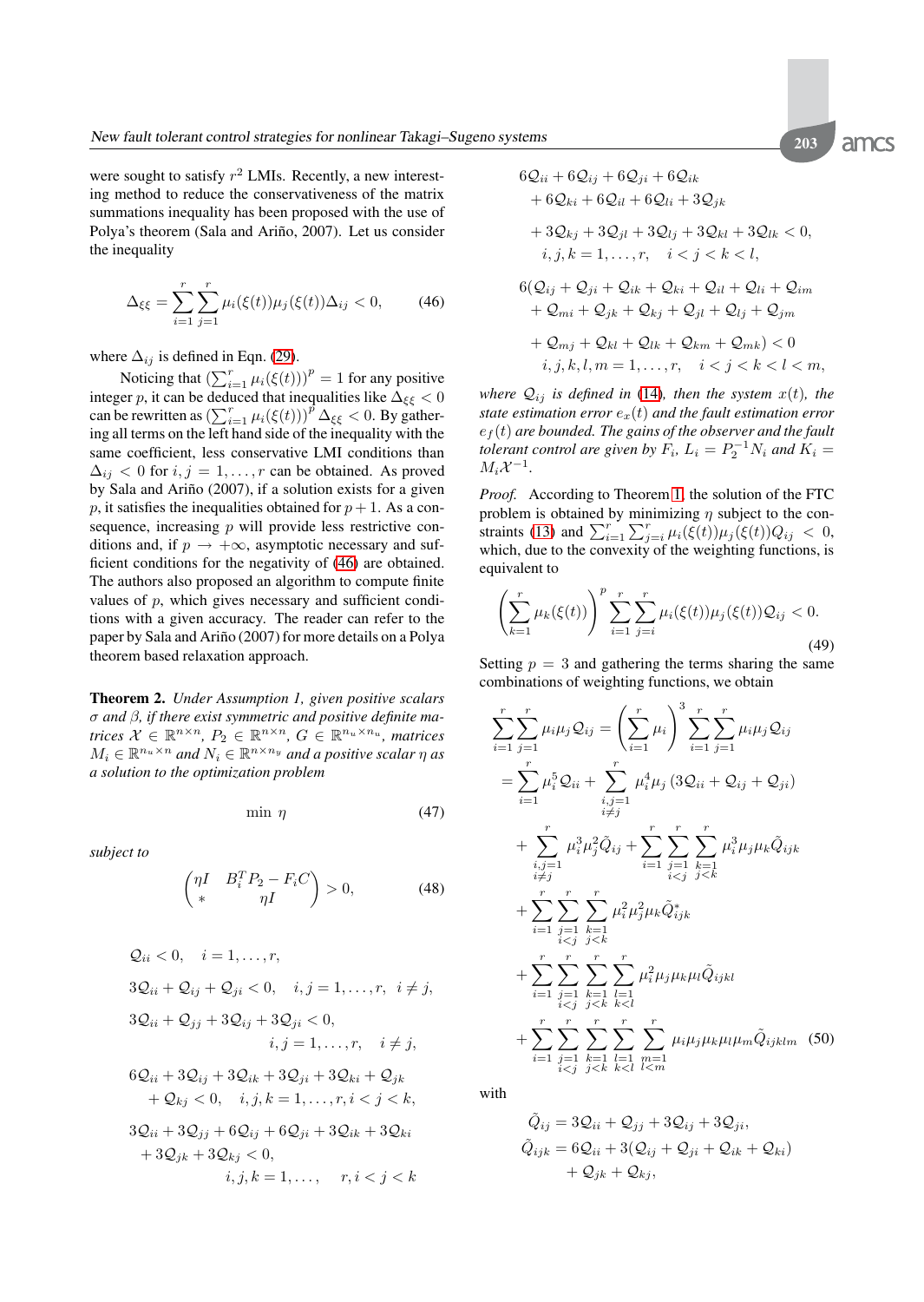$$
\tilde{Q}_{ijk}^* = 3Q_{ii} + 3Q_{jj} + 6Q_{ij} + 6Q_{ji} + 3Q_{ik}
$$
  
+ 3Q\_{ki} + 3Q\_{jk} + 3Q\_{kj},  

$$
\tilde{Q}_{ijkl} = 6(Q_{ii} + Q_{ij} + Q_{ji} + Q_{ik} + Q_{ki}
$$
  
+ Q\_{il} + Q\_{li}),  

$$
\tilde{Q}_{ijklm} = 6(Q_{ij} + Q_{ji} + Q_{ik} + Q_{ki} + Q_{il} + Q_{li}
$$
  
+ Q\_{im} + Q\_{mi} + Q\_{jk} + Q\_{kj} + Q\_{jl}  
+ Q\_{lj} + Q\_{jm} + Q\_{mj} + Q\_{kl} + Q\_{lk}  
+ Q\_{km} + Q\_{mk}).

Finally, with the same reasoning as in Theorem [1,](#page-2-5) the optimization problem with relaxed LMI constraints of The-orem [2](#page-6-1) is obtained.

**Remark 3.** The use of Polya's theorem leads to increasing the number of LMIs to be solved. It is the price to pay to have less conservative stability conditions. With present powerful computers it is possible to solve a great number of LMIs in an acceptable computation time. Accordingly, for a given system, it suffices to take a minimal value of  $p$ guaranteeing the existence of a solution to the LMIs. As shown in the above simulation example, a solution exists without using Polya's theorem  $(p = 0)$ . If we are faced with an unfeasible problem, an iterative procedure can be used by increasing the integer value  $p$  and, once the problem is feasible, the obtained value of the parameter  $p$  is the minimal one, so it is not necessary to further increase this parameter.

## **7. Fault tolerant control by trajectory tracking**

In this section the control objective is not only closed-loop stabilization, but also trajectory tracking. First, the FTC strategy is detailed, before addressing the FTC design.

**7.1. FTC strategy.** The state trajectory  $x(t)$  to be followed by the controlled system is given by a reference model which corresponds to the model of the fault-free system with nominal input  $u(t)$  defined by

<span id="page-7-0"></span>
$$
\begin{cases}\n\dot{x}(t) = \sum_{i=1}^{r} \mu_i(\xi(t)) (A_i x(t) + B_i u(t)), \\
y(t) = \sum_{i=1}^{r} \mu_i(\xi(t)) C_i x(t).\n\end{cases}
$$
\n(51)

Because of the fault  $f(t)$ , the state of the faulty controlled system, denoted by  $x_f(t)$ , may differ from the reference trajectory. As a consequence, the control input of the system has to be modified, and the resulting applied input is denoted  $u_f(t)$ . The faulty system is given by



<span id="page-7-2"></span>Fig. 4. Fault tolerant control scheme.

<span id="page-7-1"></span>
$$
\begin{cases}\n\dot{x}_f(t) = \sum_{\substack{i=1\\r}}^r \mu_i(\xi_f(t)) \left( A_i x_f(t) + B_i(u_f(t) + f(t)) \right), \\
y_f(t) = \sum_{i=1}^r \mu_i(\xi_f(t)) C_i x_f(t).\n\end{cases}
$$
\n(52)

The faults considered are the same as in the previous sections. Note that the weighting functions depend on a faulty premise variable  $\xi_f(t)$ . The latter may be the system input, which depends on the state  $x_f (t)$  or the output  $y_f(t)$ . Consequently, the fault necessarily affects these variables. In order to minimize the state deviation due to the fault, the controlled input  $u_f(t)$  encompasses two additive terms depending on the fault estimate and on the estimated state deviation  $x(t) - \hat{x}_f(t)$ . One should note that the reference state is simulated from [\(51\)](#page-7-0), and thus it is accessible for the control law, whereas the faulty system state has to be estimated. The FTC law  $u_f(t)$  is given by

<span id="page-7-3"></span>
$$
u_f(t) = -\hat{f}(t) + K(x(t) - \hat{x}_f(t)) + u(t).
$$
 (53)

A PI observer is designed to provide the controller with both the estimates of the actuator fault and of the faulty system state. The proposed PI observer is given by

<span id="page-7-4"></span>
$$
\begin{cases}\n\dot{\hat{x}}_f(t) = \sum_{i=1}^r \mu_i(\xi_f(t)) (A_i \hat{x}_f(t) + B_i(u_f(t) + \hat{f}(t)) \\
+ H_{1i}(y_f(t) - \hat{y}_f(t))), \\
\dot{\hat{f}}(t) = \sum_{i=1}^r \mu_i(\xi_f(t)) (H_{2i}(y_f(t) - \hat{y}_f(t))), \\
\hat{y}_f(t) = \sum_{i=1}^r \mu_i(\xi_f(t)) C_i \hat{x}_f(t).\n\end{cases} (54)
$$

The premise variable  $\xi_f(t)$  is assumed to be known and the observer weighting functions depend on the same premise variable as the system [\(52\)](#page-7-1).

The overall scheme of the proposed FTC strategy is depicted by Fig. [4.](#page-7-2) The FTC design consists in determining the control law [\(53\)](#page-7-3) and the PIO [\(54\)](#page-7-4), such that the controlled system state  $x_f(t)$  is as close to the reference state  $x(t)$  as possible.

**Remark 4.** A fixed gain in the control law [\(53\)](#page-7-3) has been chosen, rather than a PDC-like control law involving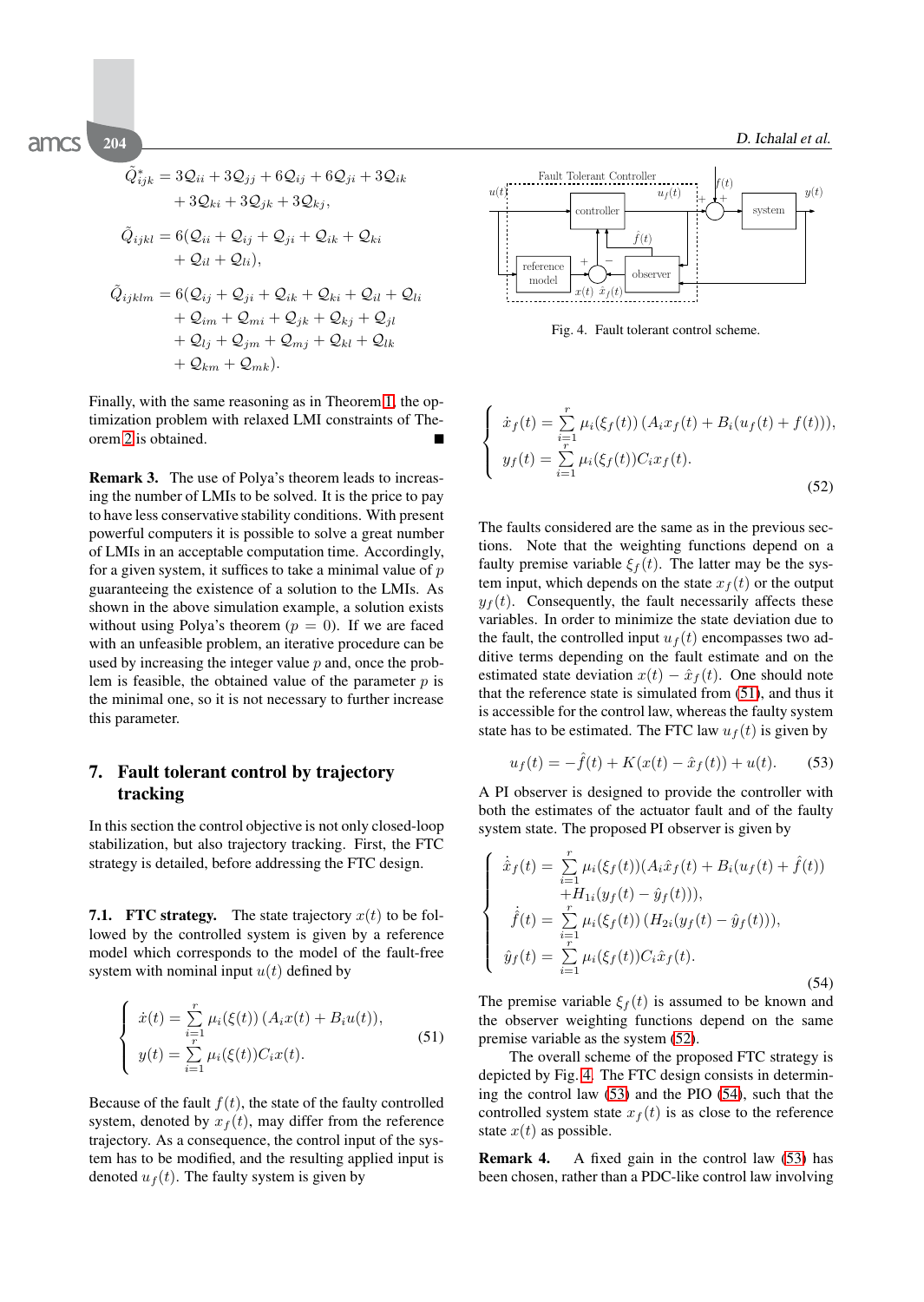premise variables. Indeed, if the premise variable  $\xi_f$  is the control signal  $u_f(t)$ , implementing such a control law is not possible (in that case the control signal  $u_f(t)$  depends on weighting functions, which themselves depend on the control signal). This problem is not encountered if the premise variable is  $\xi_f(t) = y_f(t)$ . But the choice of the control law structure [\(53\)](#page-7-3) unifies the case of measurable premise variables for both  $u_f(t)$  and  $y_f(t)$ .

**7.2. FTC design.** The FTC design consists in deter-mining the gains K in [\(53\)](#page-7-3) as well as  $H_{1i}$  and  $H_{2i}$  in [\(54\)](#page-7-4) that minimize the trajectory tracking error defined by  $e(t) = x(t) - x<sub>f</sub>(t)$  and the state and fault estimation errors, respectively defined by  $e_x(t) = x_f(t) - \hat{x}_f(t)$  and  $e_f(t) = f(t) - \hat{f}(t)$ . From [\(51\)](#page-7-0)–[\(54\)](#page-7-4) and the definition of the errors, it follows that

$$
\dot{x}(t) = \sum_{i=1}^{r} \mu_i(\xi_f(t))(A_i x(t) + B_i u(t)) + \delta(t), \quad (55)
$$

$$
\dot{x}_f(t) = \sum_{i=1}^{r} \mu_i(\xi_f(t)) (A_i x_f(t) + B_i(u(t)) + e_f(t) + K(e(t) + e_x(t)))) \tag{56}
$$

$$
\dot{\hat{x}}_f(t) = \sum_{i=1}^r \sum_{j=1}^r \mu_i(\xi_f(t)) \mu_j(\xi_f(t)) (A_i \hat{x}_f(t) + B_i(u(t) + K(e(t) + e_x(t))) \n+ H_{1i} C_j e_x(t)),
$$
\n(57)

where  $\delta(t)$  is defined by

<span id="page-8-1"></span>
$$
\delta(t) = \sum_{i=1}^{r} (\mu_i(\xi(t)) - \mu_i(\xi_f(t)))(A_i x(t) + B_i u(t)).
$$
\n(58)

Assuming  $\dot{f}(t)=0$ , the error dynamics is given by

<span id="page-8-0"></span>
$$
\dot{\tilde{e}}(t) = \begin{pmatrix} A_{\xi_f} - B_{\xi_f} K & -\tilde{L}_{\xi_f} \\ 0 & \tilde{A}_{\xi_f} - H_{\xi_f} \tilde{C}_{\xi_f} \end{pmatrix} \tilde{e}(t) + \tilde{\Gamma} \delta(t). \tag{59}
$$

with

$$
\tilde{e}(t) = \begin{pmatrix} e(t) \\ e_x(t) \\ e_f(t) \end{pmatrix}, \qquad \tilde{\Gamma} = \begin{pmatrix} I_n \\ 0 \\ 0 \end{pmatrix},
$$
  
\n
$$
H_i = \begin{pmatrix} H_{1i} \\ H_{2i} \end{pmatrix}, \qquad \tilde{L}_i = \begin{pmatrix} B_i K & B_i \end{pmatrix},
$$
  
\n
$$
\tilde{A}_i = \begin{pmatrix} A_i & B_i \\ 0 & 0 \end{pmatrix}, \qquad \tilde{C}_i = \begin{pmatrix} C_i & 0 \end{pmatrix}.
$$

In order to design the PIO, it is necessary that the pairs  $(C, A_i)$  be observable or at least detectable.

**Remark 5.** One can note that, in the previous section, the weighting functions depend on the premise variable  $\xi_f(t)$ . It can be an external known variable which is not affected by faults. Indeed, Witczak *et al.* (2008) proposed a method for this case with an application to the three tank system in open-loop control. In this case,  $\xi(t) = \xi_f(t)$ and Eqn. [\(59\)](#page-8-0) becomes an autonomous system

$$
\dot{\tilde{e}}(t) = \begin{pmatrix} A_{\xi_f} - B_{\xi_f} K & -\tilde{L}_{\xi_f} \\ 0 & \tilde{A}_{\xi_f} - H_{\xi_f} \tilde{C}_{\xi_f} \end{pmatrix} \tilde{e}(t). \quad (60)
$$

In Takagi–Sugeno modeling, it is often considered that the premise variable  $\xi(t)$  is the input, the output or the state of the system, which are necessarily affected by faults. Consequently,  $\xi(t) \neq \xi_f(t)$  and the fault and state estimation errors as well as the state tracking error are ex-pressed by [\(59\)](#page-8-0). When  $\xi(t) = u(t)$  and  $\xi_f(t) = u_f(t)$ , the term  $\delta(t)$  does not converge to zero if  $x_f(t)$  converges to the reference state  $x(t)$ , but if  $\xi(t) = y(t)$  and  $\xi_f(t) = y_f(t)$ , the tolerant control allows the convergence of  $x_f(t)$  to  $x(t)$  and  $y_f(t)$  to  $y(t)$ . Then the term  $\delta(t)$ also converges to zero, which gives better results compared with the case where  $\xi(t) = u(t)$ . The same problem can appear if the output is also affected by faults. In these cases, the fault tolerant control design aims to minimize the difference between  $x_f(t)$  and  $x(t)$  and to minimize the  $\mathcal{L}_2$  gain of the transfer from  $\delta(t)$  to the state tracking error.

The gains  $K$ ,  $H_{1i}$  and  $H_{2i}$  are determined by solving the optimization problem under LMI constraints given in the next theorem.

<span id="page-8-4"></span>**Theorem 3.** *Consider*  $\lambda$  *to be a positive scalar. The system* [\(59\)](#page-8-0) *that generates the state tracking error* e(t) *and the state and fault estimation errors*  $e_x(t)$  *and*  $e_f(t)$  *is stable and the*  $\mathcal{L}_2$ -gain of the transfer from  $\delta(t)$  to  $e(t)$ *is bounded if there exists symmetric and positive definite matrices*  $X_1$ ,  $X_2$  *and*  $P_2$ *, matrices*  $\overline{H}_i$  *and*  $\overline{K}$  *as well as a positive scalar* γ¯ *solution to the following optimization problem*

$$
\min_{X_1, X_2, P_2, \bar{K}_i, \bar{H}_i} \quad \bar{\gamma} \tag{61}
$$

*subject to*

$$
Y_{ii} < 0, \quad i = 1, \dots, r,
$$
\n
$$
\frac{1}{r-1} Y_{ii} + Y_{ij} + Y_{ji} < 0, \quad i < j,
$$
\n
$$
(62)
$$

*where*

<span id="page-8-2"></span>
$$
Y_{ij} = \begin{pmatrix} \Psi_i & -B_i M & 0 & I_n & X_1 \\ * & -2\lambda X & \lambda I_{n+n_u} & 0 & 0 \\ * & * & \Delta_{ij} & 0 & 0 \\ * & * & * & -\bar{\gamma}I_n & 0 \\ * & * & * & * & -I_n \end{pmatrix} < 0,
$$
\n(63)

<span id="page-8-3"></span>
$$
\Psi_i = \mathbb{S}(A_i X_1 - B_i \bar{K}),\tag{64}
$$

$$
\Delta_{ij} = \mathbb{S}\left(P_2\tilde{A}_i - \bar{H}_i\tilde{C}_{ij}\right),\tag{65}
$$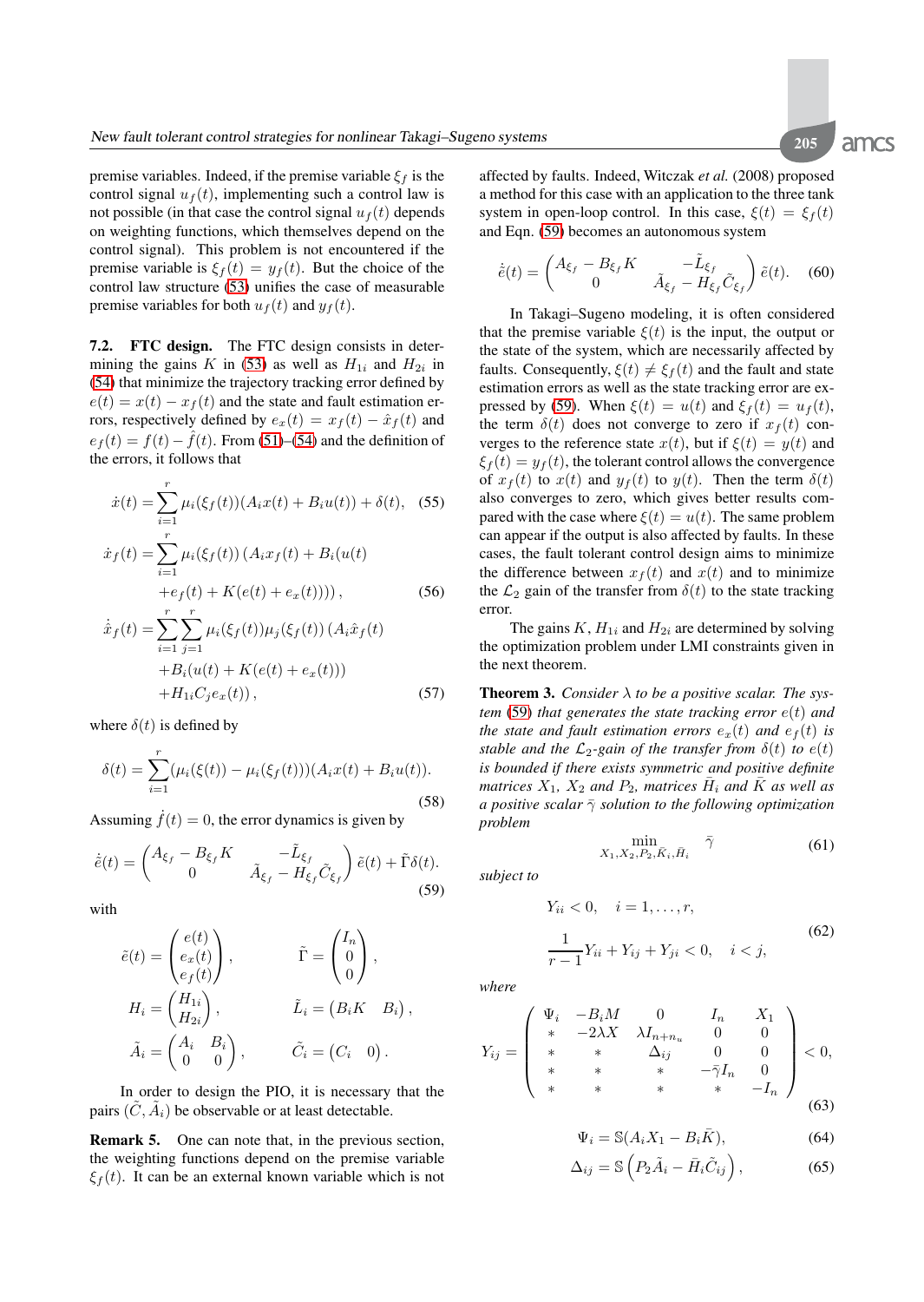$$
M = \begin{pmatrix} \bar{K} & X_2 \end{pmatrix}, \quad X = \begin{pmatrix} X_1 & 0 \\ 0 & X_2 \end{pmatrix}.
$$
 (66)

*The controller and observer gains are computed from*

$$
H_i = \left(\begin{array}{c} H_{1i} \\ H_{2i} \end{array}\right) = P_2^{-1} \bar{H}_i, \quad K = \bar{K} X_1^{-1}, \tag{67}
$$

*and the*  $\mathcal{L}_2$ -gain from  $\delta(t)$  [\(58\)](#page-8-1) *to the tracking error*  $e(t)$ *is obtained by*

$$
\gamma = \sqrt{\overline{\gamma}}.\tag{68}
$$

*Proof.* With the variable changes  $X_1 = P_1^{-1}$ ,  $\overline{K} = K X_1$ ,  $\bar{H}_i = P_2 H_i$ ,  $M = [\bar{K} \ X_2]$ , which implies

$$
B_i M = \tilde{L}_i \begin{pmatrix} X_1 & 0 \\ 0 & X_2 \end{pmatrix} = \tilde{L}_i X,
$$

and a Schur complement, the inequalities [\(63\)](#page-8-2) are equivalent to

<span id="page-9-0"></span>
$$
\begin{pmatrix} \Xi_i & -\tilde{L}_i X & I_n \\ * & -2\lambda X - \lambda^2 \Delta_{ij}^{-1} & 0 \\ * & * & -\gamma^2 I_n \end{pmatrix} < 0,\qquad(69)
$$

where  $\Delta_i$  is defined in [\(65\)](#page-8-3) and  $\Xi_i$  given by

$$
\Xi_i = \mathbb{S}\left(A_i P_1^{-1} - B_i K P_1^{-1}\right) + P_1^{-1} P_1^{-1}.\tag{70}
$$

If [\(63\)](#page-8-2) hold, then the (3, 3) blocks of  $Y_i$ , i.e.,  $\Delta_i$ , are negative definite and

$$
\left(X + \lambda \Delta_{ij}^{-1}\right)^T \Delta_{ij} \left(X + \lambda \Delta_{ij}^{-1}\right) \le 0
$$
  

$$
\Leftrightarrow X \Delta_{ij} X \le -\lambda \left(X + X^T\right) - \lambda^2 \Delta_{ij}^{-1}. \tag{71}
$$

Consequently, [\(69\)](#page-9-0) implies

<span id="page-9-1"></span>
$$
\begin{pmatrix} \Xi_i & -\tilde{L}_i X & I_n \\ * & X \Delta_{ij} X & 0 \\ * & * & -\gamma^2 I_n \end{pmatrix} < 0. \tag{72}
$$

Pre- and post-multiplying [\(72\)](#page-9-1) by  $diag(P_1, X^{-1}, I_n)$ , it follows that [\(63\)](#page-8-2) implies

$$
\mathcal{N}_{ij} = \begin{pmatrix} \mathbb{S} \left( \Lambda_i \right) + I_n & -P_1 \tilde{L}_i & P_1 \\ * & \Delta_{ij} & 0 \\ * & * & -\gamma^2 I_n \end{pmatrix} < 0 \quad (73)
$$

with  $\Lambda_i$  defined by  $\Lambda_i = P_1 A_i - P_1 B_i K$ . Choosing a quadratic Lyapunov function defined by

$$
V(\tilde{e}(t)) = \tilde{e}^{T}(t) \begin{pmatrix} P_1 & 0 \\ 0 & P_2 \end{pmatrix} \tilde{e}(t)
$$

with  $P_1 \in \mathbb{R}^{n \times n}$  and  $P_2 \in \mathbb{R}^{(n+n_u)\times (n+n_u)}$  real symmetric positive definite matrices, it is easily derived from [\(59\)](#page-8-0) that

$$
\dot{V}(\tilde{e}(t)) + e^{T}(t)e(t) - \gamma^{2} \delta^{T}(t)\delta(t)
$$
\n
$$
= \begin{pmatrix} e(t) \\ \delta(t) \end{pmatrix}^{T} \mathcal{N}_{ij} \begin{pmatrix} e(t) \\ \delta(t) \end{pmatrix} . \quad (74)
$$

**206** D. Ichalal *et al.*

As a consequence, [\(63\)](#page-8-2) implies

$$
\dot{V}(\tilde{e}(t)) + e^T(t)e(t) - \gamma^2 \delta^T(t)\delta(t) < 0,
$$

which is well known to be a sufficient condition for the  $\mathcal{L}_2$ -gain from  $\delta(t)$  to  $e(t)$  to be bounded by  $\gamma$  and for  $\tilde{e}(t)$  to asymptotically converge toward zero when  $\delta(t)$  is identically null. Finally, the application of Tuan's lemma (Tuan *et al.*, 2001), and minimization of  $\gamma$  leads to the the optimization problem with LMI constraints given in The-orem [3.](#page-8-4)

**Remark 6.** The conservatism of the results given in the previous theorem could be reduced by applying, in a similar way, Polya's theorem presented in the first strategy.

**Remark 7.** The assumption that the fault signal is constant over time is restrictive, but in many practical situations where faults are slowly time-varying signals, the estimation of the faults is correct and the proposed FTC scheme can be applied. In the case where faults are not slowly time-varying or constant, the PIO can be replaced by a Proportional Multiple Integral Observer (PMIO). Such an observer was introduced in order to filter highfrequency disturbance by Ibrir (2004). It is able to estimate a large class of time-varying signals, which satisfies the assumption  $f^{(q+1)}(t)=0$ . The principle of this observer is based on the estimation of the first  $q$  derivatives of the signal  $f(t)$ . This observer can also be extended to the case where  $f^{(q+1)}(t)$  is bounded (see Ichalal *et al.*, 2009). It is also possible to use the adaptive observer given in the first part of the paper, since, as shown in the example, this observer can estimate faults with fast variations.

### **8. Simulation examples**

In this section, two examples are proposed to illustrate the proposed FTC. The first discusses some aspects of the proposed approach and the second is dedicated to the actuator fault tolerant control of lateral dynamics of a vehicle.

**Example 1.** To illustrate the proposed actuator fault tolerant control strategy for T–S systems with measurable premise variables and affected by actuator faults, two academic examples are presented.

*First case:*  $\xi(t) = u(t)$ . Consider the T–S system described by

$$
\begin{cases}\n\dot{x}_f(t) = \sum_{i=1}^r \mu_i(u(t)) (A_i x_f(t) + B_i(u_f(t) + f(t))), \ny_f(t) = C x_f(t) + \omega(t),\n\end{cases}
$$
\n(75)

where

$$
A_1 = \begin{bmatrix} -2 & 1 & 1 \\ 1 & -3 & 0 \\ 2 & 1 & -8 \end{bmatrix}, A_2 = \begin{bmatrix} -3 & 2 & -2 \\ 0 & -3 & 0 \\ 5 & 2 & -4 \end{bmatrix},
$$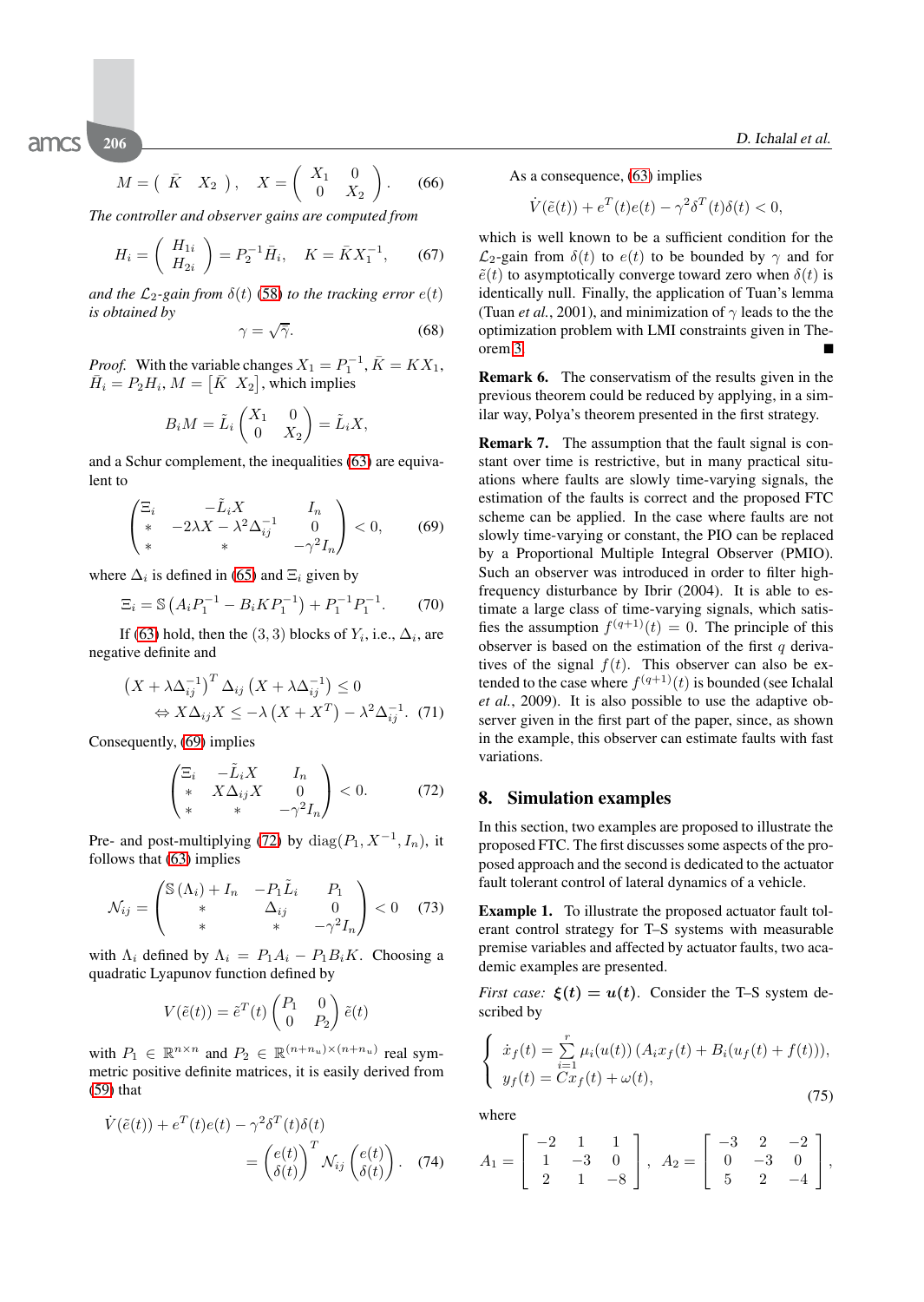$$
B_1 = \left[ \begin{array}{c} 0 \\ 1 \\ 1 \end{array} \right], \ B_2 = \left[ \begin{array}{c} 1 \\ 1 \\ 0 \end{array} \right], \ C = \left[ \begin{array}{ccc} 1 & 1 & 1 \\ 1 & 0 & 1 \end{array} \right].
$$

The weighting functions depend on the input  $u(t)$ , which is the nominal control of the system in the fault-free case. They are defined by  $\mu_1(u(t)) = (1 - u(t))/2$  and  $\mu_2(u(t)) = 1 - \mu_1(u(t))$ . To apply the proposed FTC strategy, the following reference model is considered:

$$
\begin{cases}\n\dot{x}(t) = \sum_{i=1}^{r} \mu_i(u(t)) (A_i x(t) + B_i u(t)), \\
y(t) = Cx(t).\n\end{cases} (76)
$$

The fault  $f(t)$  is time varying and defined as follows:

$$
f(t) = \begin{cases} 0, & t < 10, \\ -0.5u(t), & 10 \le t \le 20, \\ 1, & 20 < t, \end{cases}
$$
 (77)

and  $\omega(t)$  is a random signal whose maximum value corresponds to  $10\%$  of the maximum amplitude of the measured signal  $y(t)$ . Notice that even if the assumption  $\dot{f}(t)=0$  is not satisfied, the PIO is able to reconstruct time varying signals with slow variation.

Solving the optimization problem under LMI con-straints in Theorem [3](#page-8-4) with  $\lambda = 20$  results in the following matrices:

$$
H_{11} = \begin{bmatrix} -24.84 & 59.47 \\ 30.05 & -29.75 \\ 31.54 & -43.02 \end{bmatrix},
$$
  
\n
$$
H_{12} = \begin{bmatrix} -11.03 & 45.34 \\ 31.58 & -33.25 \\ 17.80 & -26.25 \end{bmatrix},
$$
  
\n
$$
H_{21} = \begin{bmatrix} 337.82 & -356.67 \\ 38.57 & -353.93 \end{bmatrix},
$$
  
\n
$$
K = \begin{bmatrix} 6.5179 & 4.9204 & 1.2659 \\ 9.4721 \end{bmatrix}
$$

,

Figure [5](#page-10-0) (top) shows the time evolution of the fault  $f(t)$ and its estimate  $\hat{f}(t)$ , while the bottom part depicts the nominal control  $u(t)$  and the FTC  $u<sub>f</sub>(t)$ . The state estimation errors,  $x_f(t) - \hat{x}_f(t)$ , are shown in the top of Fig. [6,](#page-10-1) while the bottom part shows the state tracking errors  $x(t) - x<sub>f</sub>(t)$ . Finally, Fig. [7](#page-11-0) allows the comparison of the reference model states with the state obtained when the system is faulty without any modification of the control law and those of the system when using FTC.

Even if a fault occurs, the system trajectory follows that of the reference model, which represents the trajectory of the system in the fault-free situation. Thus, the FTC control law compensates the fault and allows normal functioning of the system in the presence of faults.



<span id="page-10-0"></span>Fig. 5. Fault and its estimates (top), nominal control and FTC (bottom).



<span id="page-10-1"></span>Fig. 6. State estimation errors (top), state tracking errors (bottom).

*Second case:*  $\xi(t) = y(t)$ . In this subsection, the previous system is considered, but with weighting functions depending on the first component of the system output vector. Figure [8](#page-11-1) illustrates the state estimation errors (top) and the state tracking errors (bottom). It is clear that the use of weighting functions depending on the output of the system provides better results than the case where they depend on the control input. This is because the system is only affected by actuator faults and the perturbation like term  $\delta(t)$  converges to zero when  $y_f(t)$  converges to the reference  $y(t)$ . But in the previous simulation, the term  $\delta(t)$  did not converge to zero, in the presence of a fault, because  $u(t) \neq u_f(t)$ , which leads to  $\mu_i(u(t)) \neq \mu_i(u_f(t))$ . As a conclusion, considering the problem of the fault tolerant control of T–S systems with actuator faults, it is more interesting to use the output of the system as a premise variable. However, when actuator and sensor faults occur simultaneously, better results are obtained by using the system state as a premise variable. This is a more difficult and general case, but the obtained state tracking error is less than those obtained above. First results on this point were published by Ichalal *et al.* (2010).

**Example 2.** In this second example, an interesting model is used. Security and assistance in vehicles are important,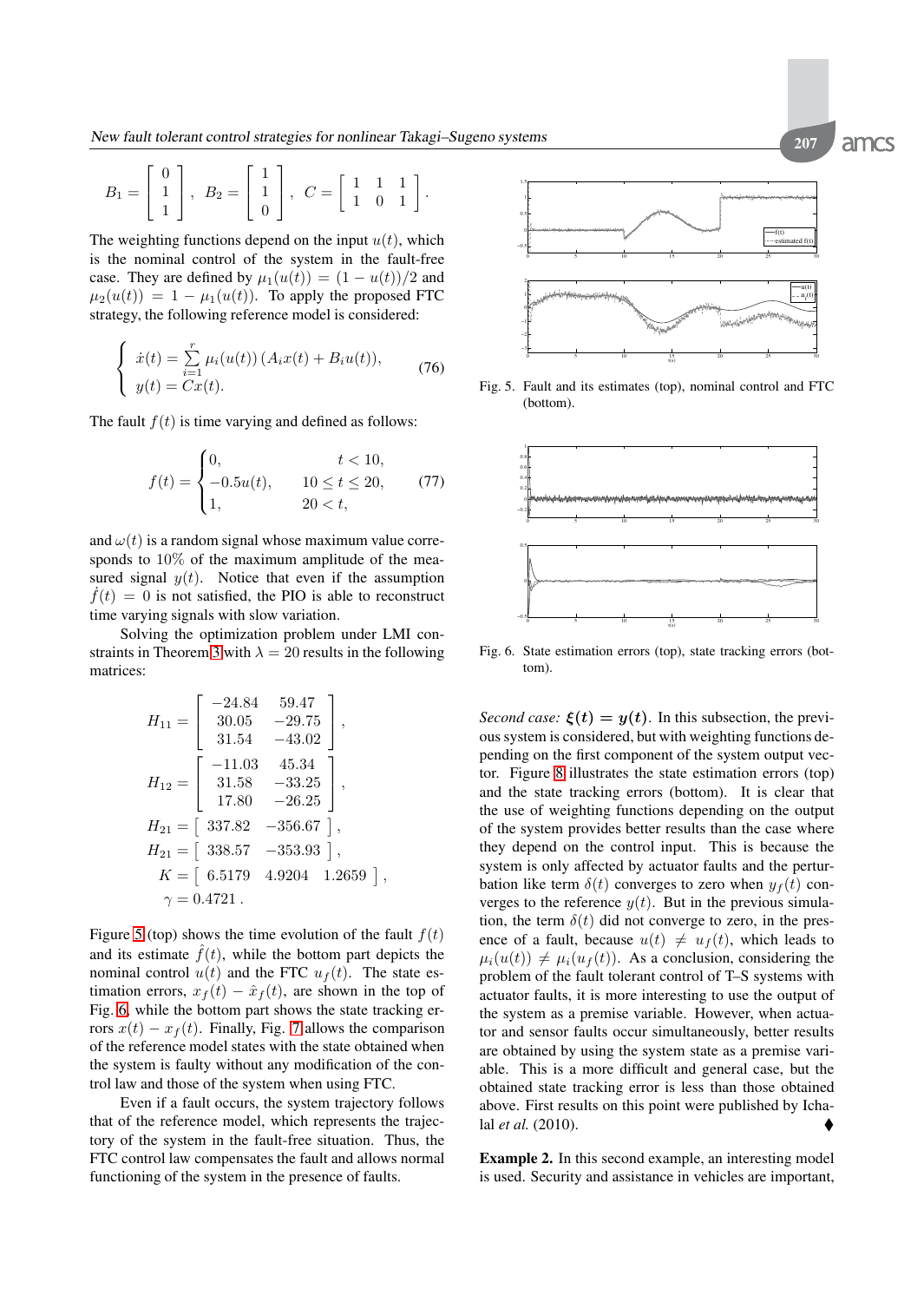

<span id="page-11-0"></span>Fig. 7. Comparison between states of the system without a fault, states with a fault and nominal control and states with a fault and FTC.



<span id="page-11-1"></span>Fig. 8. State estimation errors (top), state tracking errors (bottom).

especially in dangerous situations like cornering and land keeping with high speed. For that purpose, this example deals with the problem of fault tolerant control of lateral dynamics of a vehicle in a cornering situation (for example). Let us consider the nonlinear model of the vehicle lateral dynamics given by the following differential equations:

$$
\begin{cases}\n m\dot{v}(t) + u(t)r(t) = 2(F_f(t) + F_r(t)), \\
 J\dot{r}(t) = 2(\alpha_f F_f(t) - a_r Fr(t))\n\end{cases} (78)
$$

where  $u$  and  $v$  are the longitudinal and lateral velocities  $(v = \beta u)$ , r is the yaw rate,  $\beta$  denotes the side slip angle,  $m$  and  $J$  are the mass and the yaw moment of inertia, respectively,  $a_f$  and  $a_r$  are the distances of the front and rear axle from the center of gravity.  $F_f$  and  $F_r$  are front and rear lateral forces. A T–S simplified model, as given by Oudghiri *et al.* (2008), is represented by

$$
\begin{cases}\n\dot{x}(t) = \sum_{i=1}^{2} \mu_i \left( |\alpha_f| \right) \left( A_i x(t) + B_i \delta_f \right), \\
y(t) = \sum_{i=1}^{2} \mu_i \left( |\alpha_f| \right) \left( C_i x(t) + D_i \delta_f \right),\n\end{cases} \tag{79}
$$

where  $x^T = [v \ r]$ ,  $\delta_f$  is the steering angle of the front wheel.

The output  $y$  contains the lateral acceleration and yaw rate given by the inertial unit and expressed as functions of state variables. The matrices defining the model are

$$
A_1 = \begin{pmatrix} -6.9426 & -0.8775 \\ 26.5175 & -7.8343 \end{pmatrix}, \qquad B_1 = \begin{pmatrix} 3.4892 \\ 39.2914 \end{pmatrix},
$$
  
\n
$$
A_2 = \begin{pmatrix} -0.4735 & -0.9971 \\ 0.6356 & -0.4921 \end{pmatrix}, \qquad B_2 = \begin{pmatrix} 0.2767 \\ 3.1155 \end{pmatrix},
$$
  
\n
$$
C_1 = \begin{pmatrix} -6.9426 & 2.4491 \\ 0 & 1 \end{pmatrix}, \qquad D_1 = \begin{pmatrix} 69.7847 \\ 0 \end{pmatrix},
$$
  
\n
$$
C_2 = \begin{pmatrix} -0.4735 & 0.0587 \\ 0 & 1 \end{pmatrix}, \qquad D_2 = \begin{pmatrix} 5.5333 \\ 0 \end{pmatrix}.
$$

The weighting functions depend on the slip angle  $\alpha_f$ , which is assumed to be known. An additive actuator fault signal affecting the vehicle is given in the form

$$
f(t) = \begin{cases} 0, & t < 10, \\ -0.1 \sin(0.314t), & 10 \le t < 14.95, \\ 0.1, & t \ge 14.95. \end{cases}
$$
 (80)

Furthermore, a random noise with a maximal magnitude 0.05 is added to output measurements. Figure [9](#page-11-2) illustrates a comparison between the states of the reference model (without a fault), the states of the faulty vehicle without FTC, and finally the states of the vehicle with FTC. Clearly, the proposed strategy is robust with respect to the actuator additive fault  $f(t)$ . In Fig. [10,](#page-12-0) we can observe the estimation of the fault. Moreover, the FTC scheme provides good results in the presence of measurement noise, as shown in the figures. Figure [11](#page-12-1) illustrates the state estimation of vehicle states.



<span id="page-11-2"></span>Fig. 9. States of the reference model, vehicle model without FTC and with FTC.

### **9. Conclusions and future work**

This paper was dedicated to the study of a new actuator fault tolerant control for nonlinear systems described by a Takagi–Sugeno model. Stabilizing active fault tolerant control was studied. It requires simultaneous estimations of the state and fault, obtained by the proposed adaptive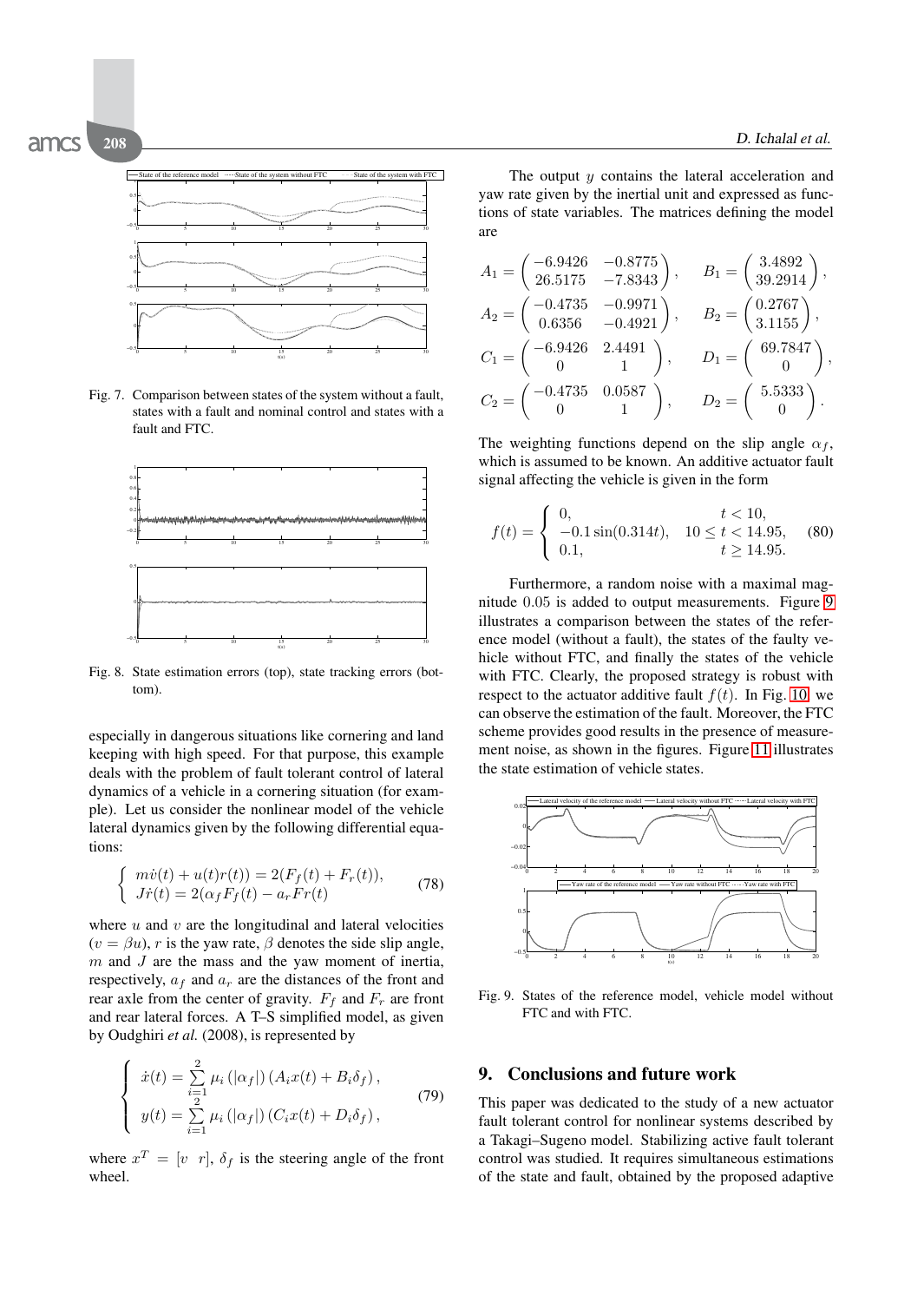

<span id="page-12-0"></span>Fig. 10. Fault estimation and control inputs.



<span id="page-12-1"></span>Fig. 11. State estimation.

observer. This observer is able to simultaneously estimate time varying faults and state variables with a good accuracy. Furthermore, it rapidly produces estimates which is important to preserve the performances of the system. The stability analysis, made with Lyapunov theory and input-to-state stability, was performed in the case of time varying faults, and, furthermore, asymptotic stability was guaranteed in the case of constant faults. Sufficient stability conditions were given in terms of LMIs. In order to reduce the conservatism of the given conditions, Polya's theorem was used to derive relaxed conditions for the FTC design for nonlinear systems.

Secondly, an extension of the first work was proposed in order to provide a new control law which forces the faulty-state of the system to track a reference trajectory given by the fault free model of the system. For that purpose, the control law was modified in order to take into account the trajectory tracking error and the estimated actuator faults. Finally, an application to a nonlinear model of lateral dynamics of a vehicle with an additive actuator fault was given in order to illustrate the second approach.

Future works will concern FTC of systems affected by both sensor and actuator faults and/or uncertainties and/or perturbations. Secondly, the case when the premise variables are unmeasured (like states of the system) will also be investigated. It will also be interesting to study the case when a set of actuators is completely out of order. In this situation the dimensions of the matrices  $B_i$  and of the control vector  $u(t)$  are reduced.

## **References**

- Akhenak, A., Chadli, M., Ragot, J. and Maquin, D. (2008). Fault detection and isolation using sliding mode observer for uncertain Takagi–Sugeno fuzzy model, *16th Mediterranean Conference on Control and Automation, Ajaccio, France*, pp. 286–291.
- Corless, M. and Tu, J. (1998). State and input estimation for a class of uncertain systems, *Automatica* **34**(6): 757–764.
- Darouach, M., Zasadzinski, M. and Xu, S. (1994). Full-order observers for linear systems with unknown inputs, *IEEE Transactions on Automatic Control* **39**(3): 606–609.
- Gao, Z. and Ding, S. X. (2007). Actuator fault robust estimation and fault-tolerant control for a class of nonlinear descriptor systems, *Automatica* **43**(5): 912–920.
- Ibrir, S. (2004). Robust state estimation with q-integral observers, *American Control Conference, Boston, MA, USA*, pp. 3466–3471.
- Ichalal, D., Marx, B., Ragot, J. and Maquin, D. (2009a). Simultaneous state and unknown inputs estimation with PI and PMI observers for Takagi–Sugeno model with unmeasurable premise variables, *17th Mediterranean Conference on Control and Automation, MED'09, Thessaloniki, Greece*, pp. 353–358.
- Ichalal, D., Marx, B., Ragot, J. and Maquin, D. (2010). Fault tolerant control for Takagi–Sugeno systems with unmeasurable premise variables by trajectory tracking, *IEEE International Symposium on Industrial Electronics, Bari, Italy*, pp. 2097–2102.
- Koenig, D. and Mammar, S. (2002). Design of a proportional integral observer for unknown input descriptor systems, *IEEE Transactions on Automatic Control* **47**(12): 2057– 2063.
- Kruszewski, A., Wang, R. and Guerra, T.M. (2008). Nonquadratic stabilization conditions for a class of uncertain nonlinear discrete time T–S fuzzy models: A new approach, *IEEE Transactions on Automatic Control* **53**(2): 606–611.
- Leith, D.J. and Leithead, W.E. (1999). Survey of gainscheduling analysis design, *International Journal of Control* **73**(11): 1001–1025.
- Luenberger, D. (1971). An introduction to observers, *IEEE Transactions on Automatic Control* **16**(6): 596–602.
- Marx, B., Koenig, D. and Ragot, J. (2007). Design of observers for Takagi–Sugeno descriptor systems with unknown inputs and application to fault diagnosis, *IET Control Theory and Application* **1**(5): 1487–1495.
- Mufeed, M.M., Jiang, J. and Zhang, Z. (2003). *Active Fault Tolerant Control Systems: Stochastic Analysis and Synthesis*, Springer-Verlag, Berlin/Heidelberg.
- Nagy, A., Mourot, G., Marx, B., Schutz, G. and Ragot, J. (2009). Model structure simplification of a biological reactor, *15th IFAC Symposium on System Identification, SYSID'09, Saint Malo, France*, pp. 257–262.
- Niemann, H. and Stoustrup, J. (2005). Passive fault tolerant control of a double inverted pendulum—A case study, *Control Engineering Practice* **13**(8): 1047–1059.

amcs